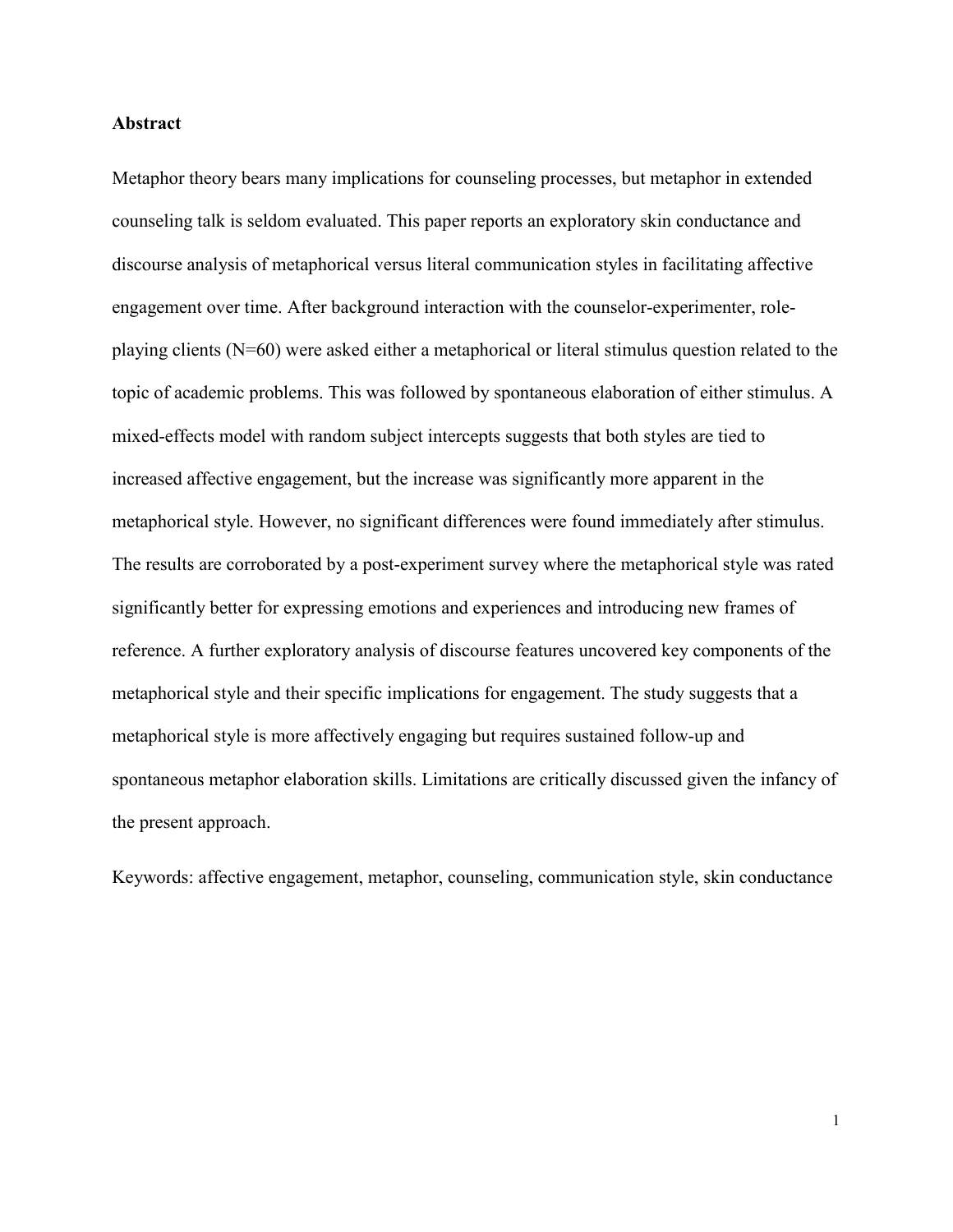#### **Introduction**

The claims of conceptual metaphor theory (Lakoff, 1993) have led to many applied studies in different language, discourse and cognitive contexts. A good example is psychological counseling, defined as the verbal mental health activity where clients are guided to change their behaviors, cognitions, and emotions (Norcross, 1990). Many theorists and practitioners across counseling paradigms agree that speaking and/or thinking metaphorically can be useful for a range of processes and outcomes. For example, metaphors can provide a concrete means to talk about abstract feelings and emotions, change perspectives, alleviate resistance, and enhance the therapeutic relationship (Cirillo & Crider, 1995; Lyddon, Clay, & Sparks, 2001). Counseling research has drawn from cognitive linguistic and other theories of metaphor to develop usage guidelines for practitioners (Kopp & Craw, 1998; Stott, Mansell, Salkovskis, Lavender, & Cartwright-Hatton, 2010; Wickman, Daniels, White, & Fesmire, 1999), explore the discourse characteristics of metaphors in clinical practice (Levitt, Korman, & Angus, 2000; Tay, 2013), and even the potential use of metaphor as a cultural resource in specific client populations (Ahammed, 2010; Dwairy & Van Sickle, 1996).

However, this body of work tends to view metaphors as delimited constructs, which overlooks the dynamic nature of counseling talk. For example, two well-known constructs are the 'source' and 'target' of a metaphor. The target is described and conceptualized in terms of the source, as in 'life is a journey' where life is the target and journey the source. Many studies therefore focus mostly on distinct sources and targets as units of analysis. Examples range from tracking targets like 'change' and 'depression' over the course of treatment (Levitt et al., 2000; Sarpavaara & Koski-Jännes, 2013), to guidelines on the use of 'stock metaphors' like 'anorexia is driving a car without gas' (Blenkiron, 2010; Stott et al., 2010). Another sign of this tendency is the perceived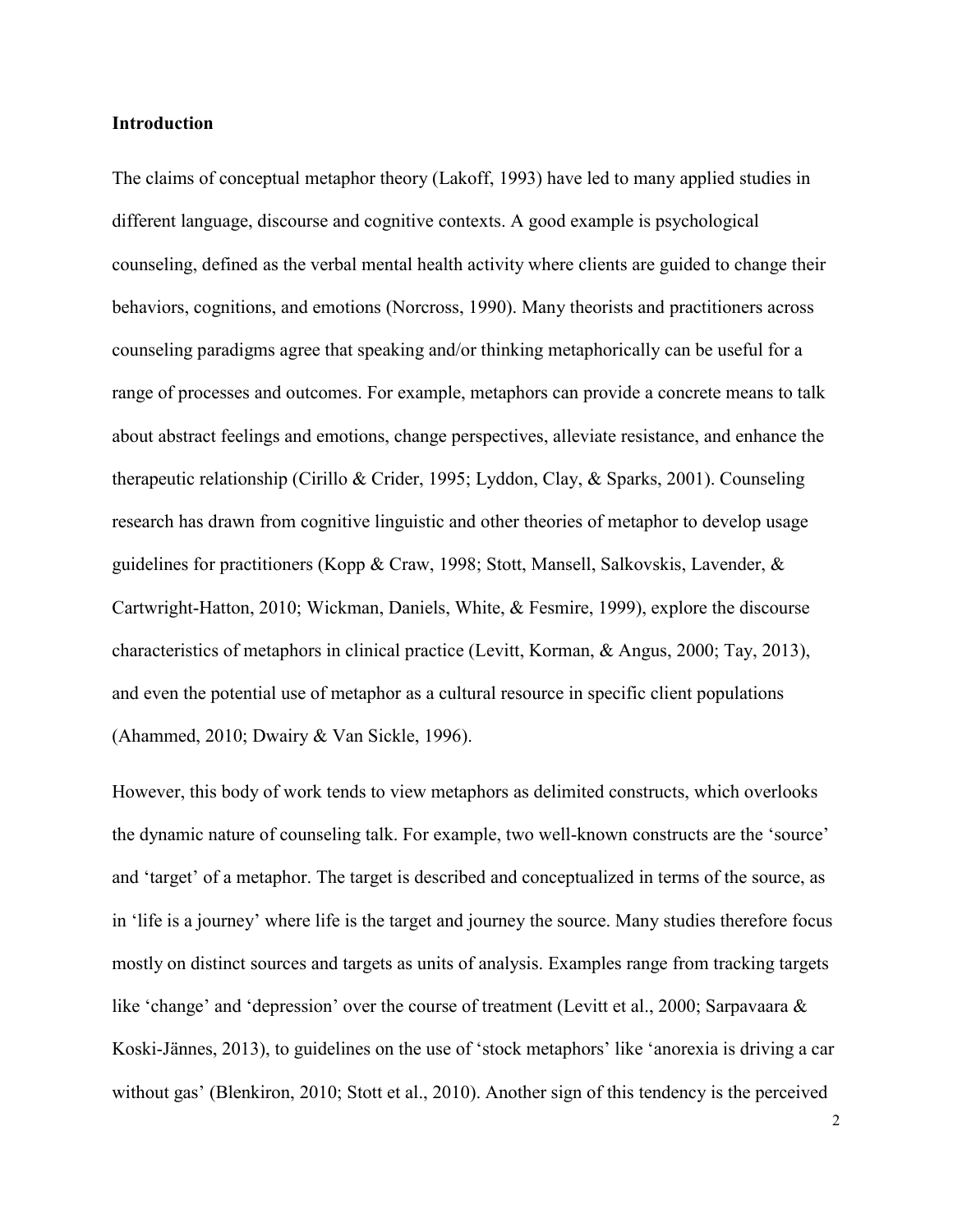strict dichotomy between counselor-generated and client-generated metaphors (Kopp & Craw, 1998). There are good reasons to maintain such distinctions, such as to facilitate research design and reflect established institutional roles. However, they also obscure the basic fact that counseling often involves complex co-construction of spontaneous metaphors (McMullen, 2008; Tay, 2016). Although counselors and clients might focus on a distinct introduced metaphor, we can expect it to be 'diverted' over time (Cameron, 2008) as a natural consequence of a broader and emergent metaphorical communication style. Sources may be modified in subtle ways or even redirected at new targets (and vice versa). Another question linked to time is not just what and how, but *when* metaphor-related interventions should take place. The above reasons have made it a well-known challenge to empirically evaluate metaphor in counseling while respecting its spontaneity (McMullen, 1996).

This paper is an exploratory attempt to evaluate one such aspect – the relationship between (non)-metaphorical communication styles and clients' affective engagement. Affective engagement refers to the degree of emotional and cognitive response towards stimuli, with research across contexts like education and counseling suggesting that high engagement levels are generally ideal (Fredricks, Blumenfeld, & Paris, 2004). The notion of client engagement is closely related to the much-discussed therapeutic alliance (Horvath  $\&$  Greenberg, 1994), or the quality of the relationship between counselor and client. Engaged clients are more likely to bond with their counselors, endorse treatment goals, participate more deeply and longer, and report greater satisfaction with their treatment (Thompson, Bender, Lantry, & Flynn, 2007). Although affective engagement may not always be interpersonally directed, it remains a key component of clients' sense of commitment to the treatment process. The links between metaphor and affect nevertheless remain underexplored compared to those between metaphor and conceptualization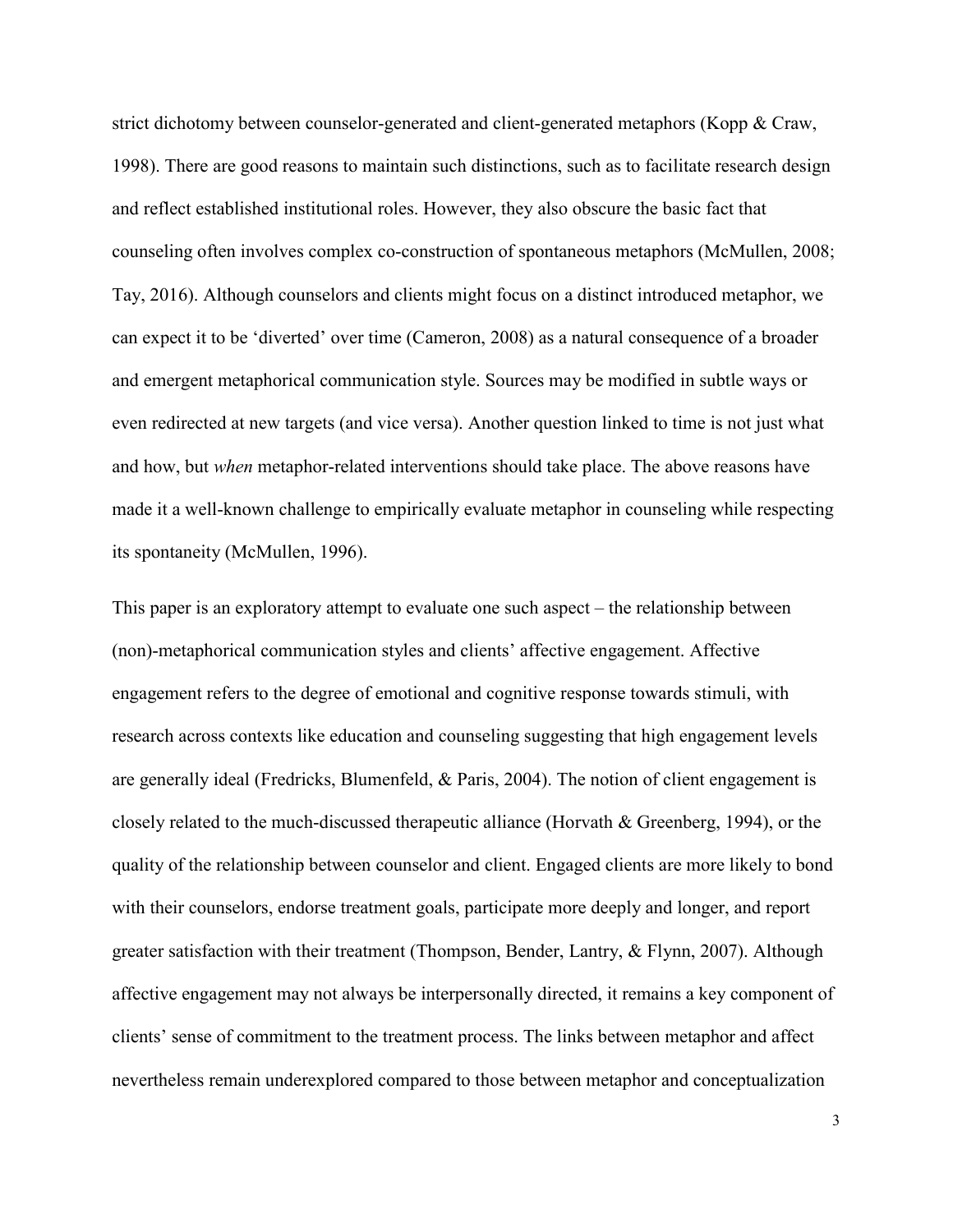over the past decades. Existing studies on the affective dimensions of metaphor can be classified into several strands: i) cross-linguistic metaphorical descriptions of emotional experience (Geeraerts & Grondelaers, 1995; Kövecses, 2000; Lakoff & Kövecses, 1987; Yu, 2008); ii) metaphors and emotional resonance in public discourses such as immigration (El Refaie, 2001), biotechnology (Holmgreen, 2008), and climate change (Nerlich & Jaspal, 2012); iii) how metaphors influence decision-making on emotionally relevant issues (Boeynaems, Burgers, Konijn, & Steen, 2017; Jeong, 2008; Jia & Smith, 2013), and iv) psycho-neurological indications of metaphor and emotional processing (Citron & Goldberg, 2014). None of these studies, however, relate specifically to metaphor and affect in the counseling context.

A useful method to infer affective responses in counseling is to measure skin conductance levels (Cacioppo, Tassinary, & Berntson, 2007). Skin conductance is the ability of the skin to conduct electricity, which momentarily increases during physiological arousal. It is quantified by applying an electrical potential between two skin contact points and measuring the resulting current flow between them (Braithwaite, Watson, Jones, & Rowe, 2015). There are important advantages of this method in the present context. Firstly, skin conductance is non-volitional and thus reduces participant bias as well as the analyst's subjective interpretation. It can therefore complement more common methodologies like self-reported questionnaires or discourse analysis of transcripts where subjective judgments are often made on the ostensible affective qualities of metaphors. Secondly, we can measure both immediate responses to specific stimuli and longerterm responses to an extended activity, thus differentiating immediate versus long-term responses to metaphor use. Previous studies have reported correlations between skin conductance levels and self-reported changes in client experiences (Glucksman, Quinlan, & Leigh, 1985), perceived counselor empathy (Robinson, Herman, & Kaplan, 1982), and quality of social-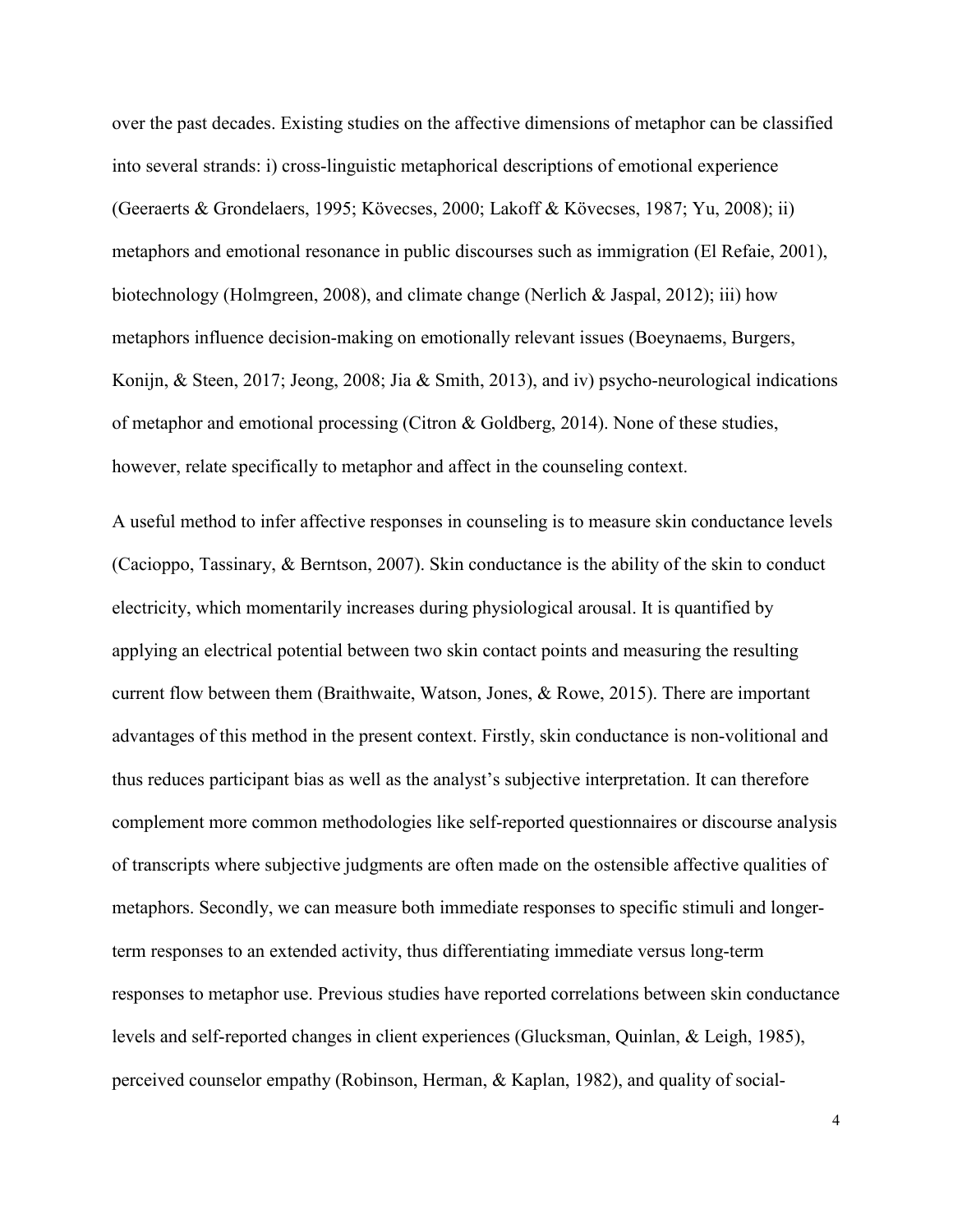emotional interaction (Marci, Ham, Moran, & Orr, 2007). While theory suggests that metaphors trigger heightened emotional responses in clients (Levin, 1980), and extant evidence shows that metaphorical sentences are more emotionally engaging than literal counterparts (Citron & Goldberg, 2014), direct experimental research on metaphor use and affective response in spontaneous counseling interaction is still lacking. Our recent study (Author, 2019) was an initial step to show that using metaphors as an interpretation strategy in picture-based counseling (Ginicola, Smith, & Trzaska, 2012; Stevens & Spears, 2009) produces higher skin conductance levels than a non-metaphor strategy. Rather than investigate affective responses to isolated metaphors, the present study reflects the spontaneity of counseling talk by comparing skin conductance responses to a metaphorical communication style versus a literal counterpart deployed over an extended period. A metaphoric communication style is defined as the counselor introducing an overarching metaphor and probing its inferences for the target topic with the client in a spontaneous manner. There is no strict control over the exact nature of this elaboration (e.g. what types of mappings to focus on), or how much it should dominate the conversation. We can describe this style in discursive terms as co-constituted by metaphorical language and other interactional elements like signals and hedges that are known to co-occur with metaphors in conversation (Cameron & Deignan, 2003; Goatly, 1997; Tay, 2014). While a metaphorical style is believed to help engage clients in collaborative discussion (Kopp & Craw, 1998; Mathieson, Jordan, Carter, & Stubbe, 2015), supporting empirical evidence is thus far lacking. On the other hand, a literal communication style means that a target topic is discussed without explicit appeal to any overarching metaphor, although tangential metaphorical language might still be used on occasion. The following specific questions are addressed in this paper.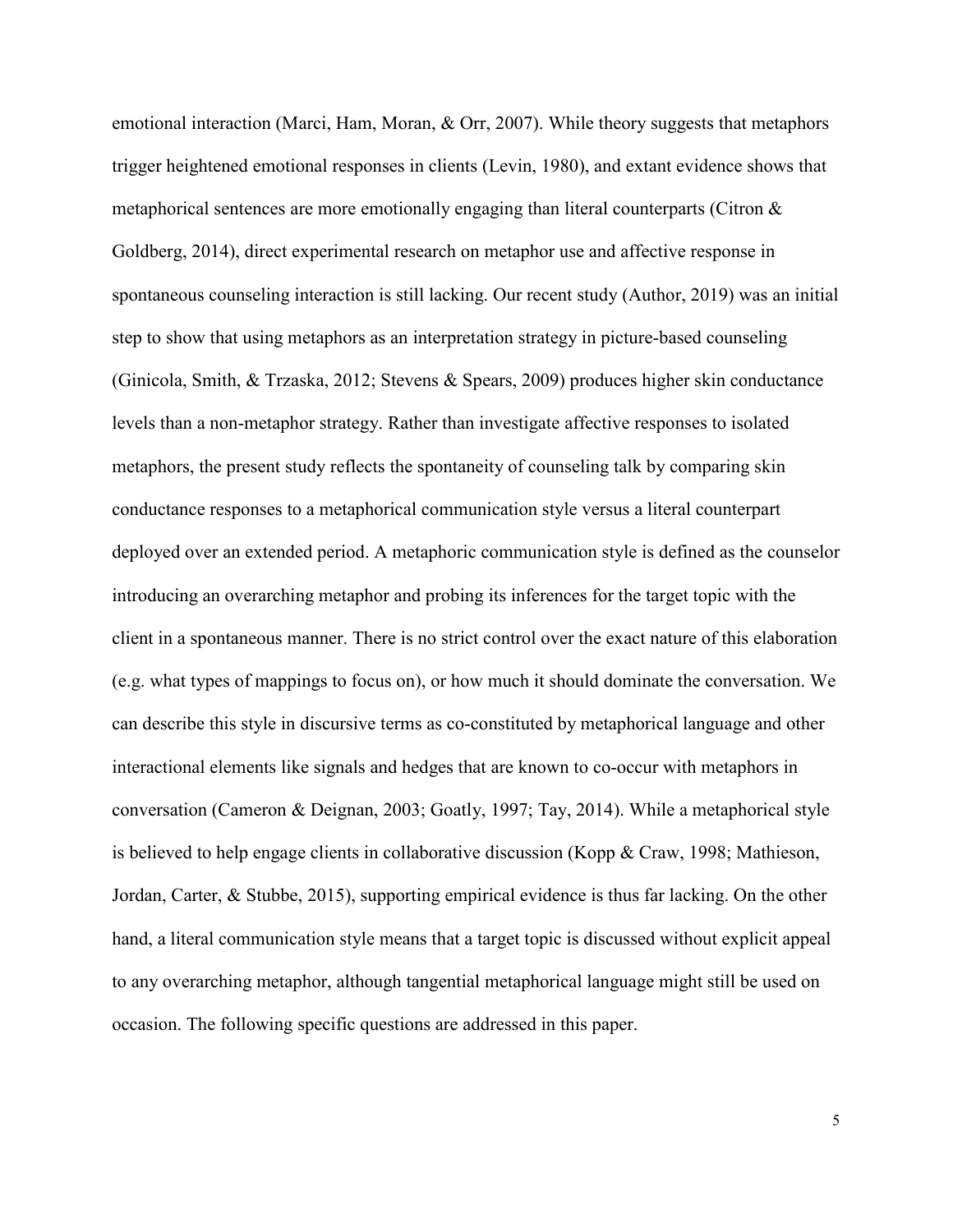- 1. Is a metaphorical communication style tied to significantly higher levels of affective arousal in the progression of spontaneous counseling?
- 2. Are the affective differences of the two styles (if any) immediately apparent upon the introduction of metaphor, or gradually manifested across time?
- 3. What are the discourse features that co-constitute the metaphorical style?

The present approach is novel in metaphor and counseling research in that it attempts to make meaningful comparisons across controlled experimental conditions while still preserving the spontaneous nature of metaphor in counseling interaction. For RQ1 we hypothesize that the metaphorical communication style facilitates stronger affective response than the literal style. The skin conductance measures are followed up by a post-experiment survey to compare participants' self-reported experiences between the two styles. For RQ2, existing literature is mostly agnostic since temporal factors have not been of primary interest in relevant studies. It nevertheless bears implications for the question of whether the affective influences of metaphor take time to develop. RQ3 will be addressed by examining transcripts for discourse features that are key components of the metaphorical style, comparing them with the literal style where appropriate, and exploring how each feature is linked to affective engagement.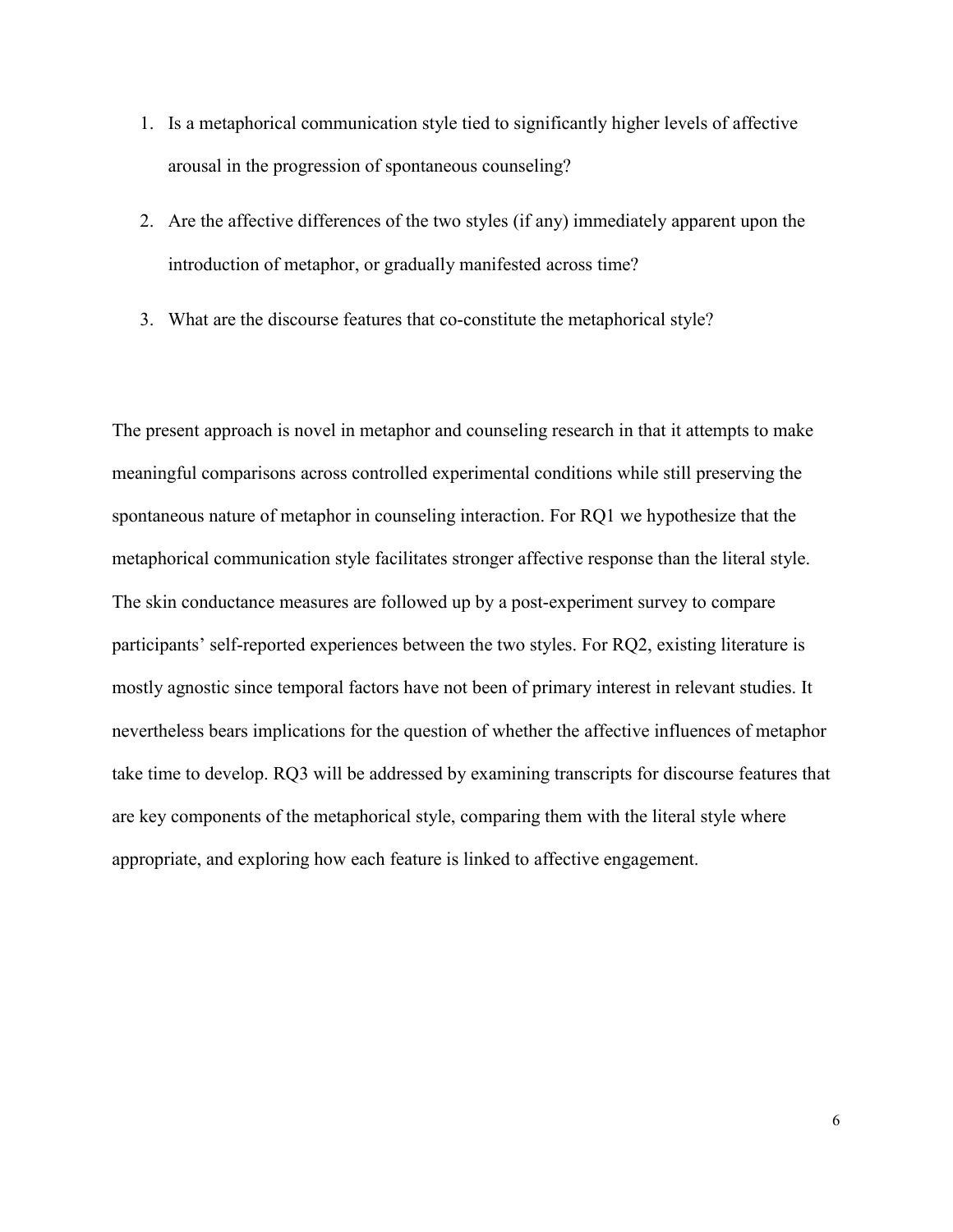# **Methodology**

## *Participants*

Participants are native Mandarin Chinese-speaking university students (*N*=60) role-playing as clients interacting with a single qualified counselor who also served as the experimenter. Sample size is adequate based on power analysis of a previous pilot study ( $\alpha$ =0.05, power=0.80, effect size= 0.25). Role-played clients are acceptable in lieu of actual clients in counseling research for ethical and practical reasons (Matthews, Gay, & Doherty, 2014). In this case, the students would be familiar with the experimental target topic of academic problems and are also unlikely to be suffering from mental health conditions that may impede metaphor processing and production.

Each participant was randomly assigned to the metaphorical or literal communication style condition (*N*=30 each) to interact with the counselor-experimenter. There was no requirement to conform to a strict verbal protocol other than the two different stimuli. This was an important defining criterion for the two styles as explained above, in order to study spontaneous elaboration rather than single isolated metaphors. The potential pitfalls of using confederates as experimental interactants are well known. However, the present situation aligns with key corrective recommendations in Kuhlen and Brennan (2013): i) it is based on the need for counseling skills to enhance the validity of interaction rather than convenience, ii) participants' knowledge is in line with their expectations towards the confederate as a trained counselor, iii) scripted utterances only occur at a single critical point, iv) the confederate has task initiative as addresser rather than addressee of the stimuli, and v) the experimental activity is collaborative with genuine goals, optimizing authenticity. Other measures were also adopted to ensure comparability across conditions. Besides the counselor-experimenter's professional experience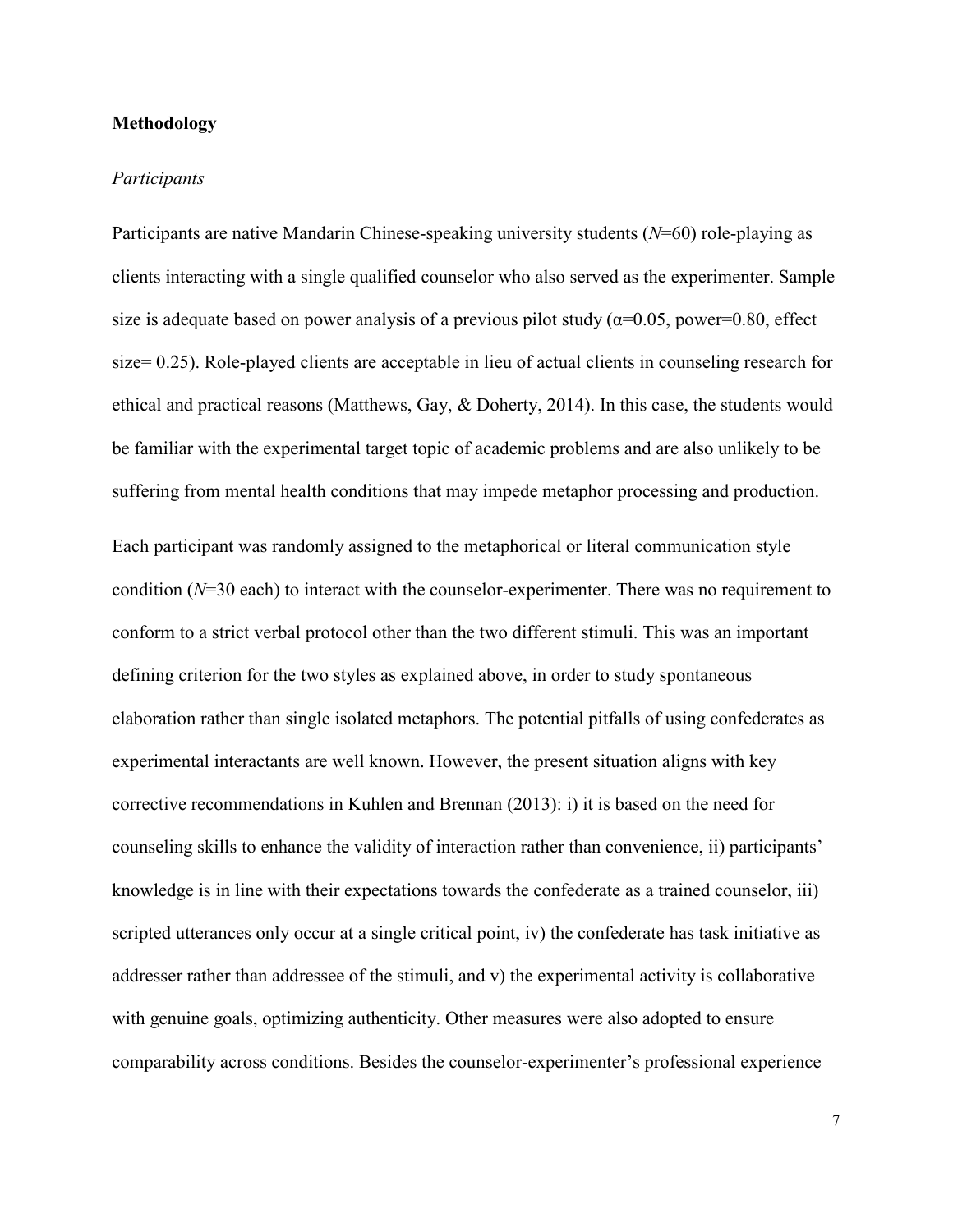to not exhibit obviously different interactional behavior (e.g. gestures, facial expressions, pitch and intonation) to different people, the experimental trials were arranged intermittently (i.e. a metaphorical trial was followed by a literal trial) to reduce possible effects of excessive use of a communication style on the counselor-experimenter.

# *Stimuli design and matching*

Stimulus questions were matched to ensure that literal and metaphorical stimuli differed only in terms of metaphoricity and no other important aspects. Twenty-six native Mandarin Chinese speakers (15 women, *M*=27.5 years, *SD*=4.45) rated 40 constructed literal-metaphorical sentence pairs (20 verbal metaphors, 20 nominal metaphors) for understandability (UND), naturalness (NAT), familiarity (FAM), metaphoricity (MET), and meaning similarity (SIM) along a 7-point scale (Cardillo, Schmidt, Kranjec, & Chatterjee, 2010). To be usable, the metaphorical and literal sentences in each pair have to i) differ significantly in terms of metaphoricity, ii) differ nonsignificantly in terms of the rest, and iii) have a mean score of 5.0 or above for SIM. The best performing sentence pair is shown in Table 1 with mean ratings and p-values (matched pairs ttests) for UND, NAT, FAM, MET, and mean ratings with 95% confidence intervals for SIM. This was the only sentence pair used in the experiment trials to maximize comparability between subjects.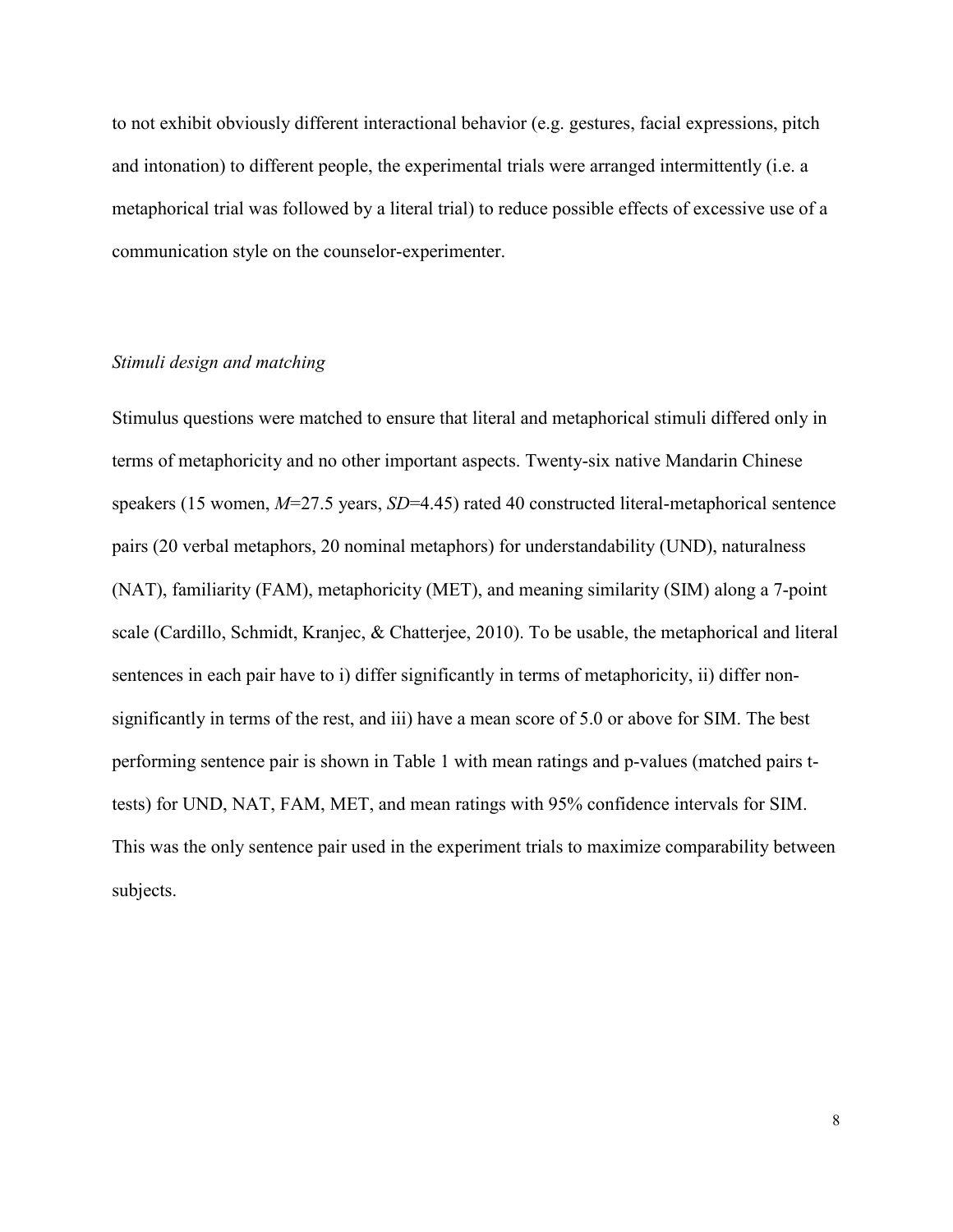| Sentence pair                   | <b>UND</b>    | <b>NAT</b>   | <b>FAM</b>    | <b>MET</b>    | <b>SIM</b>   |
|---------------------------------|---------------|--------------|---------------|---------------|--------------|
|                                 |               |              |               |               |              |
| Literal: 上课的内容能理解透彻             | Lit= $6.69$ , | Lit= $6.5$ , | Lit= $6.35$ , | Lit= $2.81$ , | $6.04(5.53-$ |
| 吗? Can you fully understand the | $Met=6.65$    | Met= $6.65$  | $Met=6.54$    | $Met=5.04$    | 6.54)        |
| class?                          | $p=0.75$      | $p=0.46$     | $p=0.33$      | p<0.01        |              |
| Metaphorical: 上课的内容能完           |               |              |               |               |              |
| 全吃透吗? Can you fully 'eat        |               |              |               |               |              |
| through' the class?             |               |              |               |               |              |

**Table 1.** Stimulus pair and relevant statistics

# *Experiment trial*

The overall experimental design is mixed factorial. Communication style is a between-subjects variable to prevent carry-over effects from exposure to both styles, while time period (before vs. after stimulus presentation) is a within-subjects variable. The two dependent variables were: i) skin conductance level (SCL), which reflects a general background level of affect over time, and ii) skin conductance response (SCR), which reflects immediate response to the stimuli as explained below. Both are measured in μS, the standard unit for conductance. Measurements were made continuously at 40Hz, or once every 0.025s, with two Ag/AgCl electrodes on the middle joint of the index finger of the non-dominant hand. The minimum amplitude change was set at .01 μS with a latency window of 1s. Audio was concurrently recorded to obtain complementary discourse data.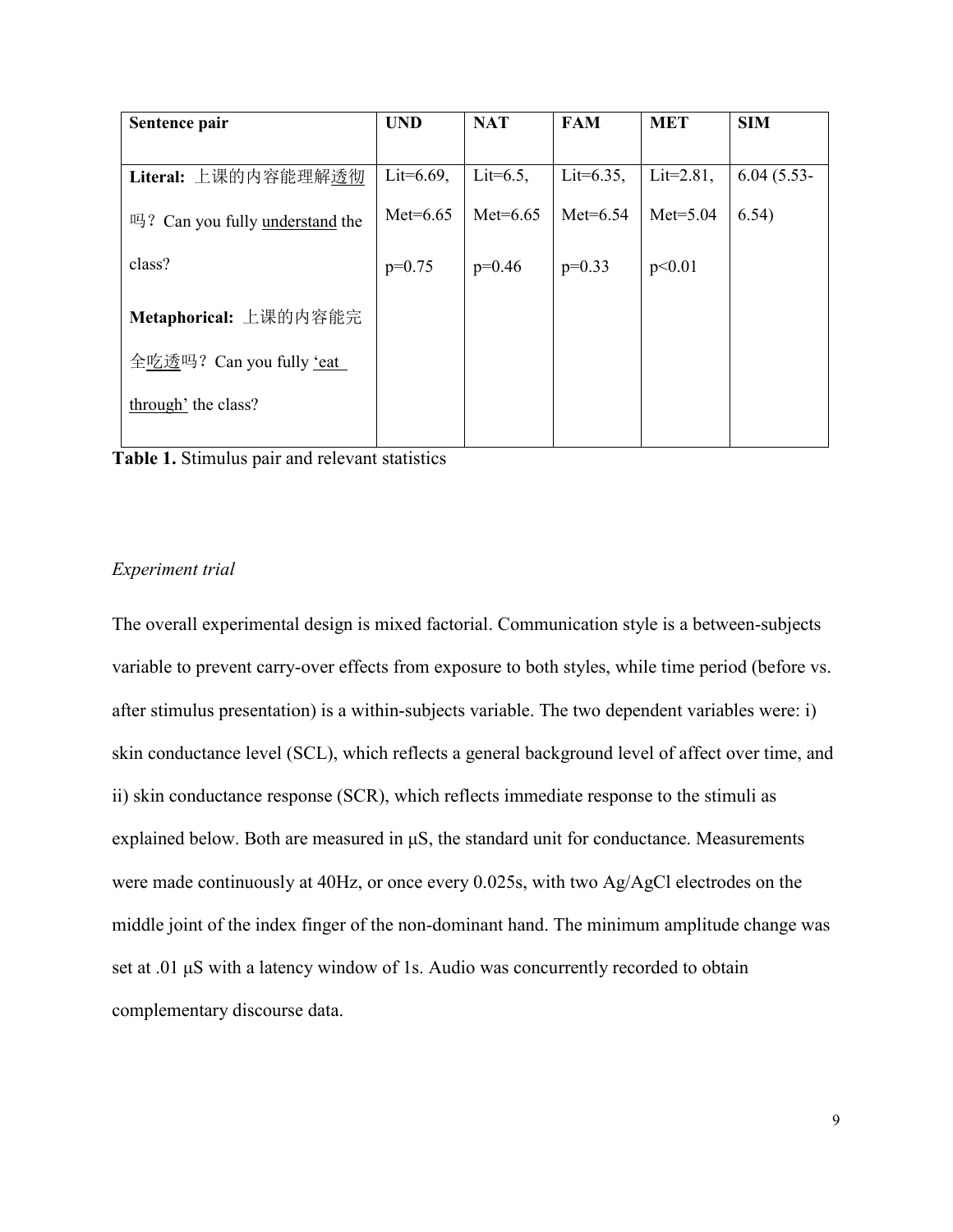Figure 1 outlines the experiment process. Participants were informed that the study was about communication strategies in counseling without specific details like metaphorical versus literal styles. They were asked to interact naturalistically with the counselor-experimenter. Each trial began with five minutes of habituation measurement where participants were asked to relax. The counselor-experimenter then initiated a five-minute chat (Period 1) on the topic of academic problems with a standardized opening (今天我想和你聊一聊你在学习上遇到的一些困难或挑战 *Today I'd like to chat with you about the problems or challenges you might be facing in your studies*). At the end of five minutes, either the metaphorical ('eat through') or literal stimulus question ('understand') was presented. Period 2 is the variable time between the end of the stimulus and the start of participants' response. Following Dawson et al. (2007), the highest change of conductance taking place within a latency window of 1-4s after stimulus presentation is assumed to be elicited by the stimulus, regardless of whether subjects have begun to respond. Lastly, five minutes of subsequent talk guided by either a metaphorical or literal communication style comprised Phase 3.

| 5 minutes          | 5 minutes | 10 seconds   | variable            | 5 minutes       |
|--------------------|-----------|--------------|---------------------|-----------------|
|                    |           |              |                     |                 |
| <b>HABITUATION</b> | PERIOD 1  |              | STIMULUS   PERIOD 2 | <b>PERIOD 3</b> |
| (not analyzed)     | (CHAT)    | (metaphor or |                     | (RESPONSE)      |
|                    |           | literal)     |                     |                 |

**Figure 1.** Outline of experiment trial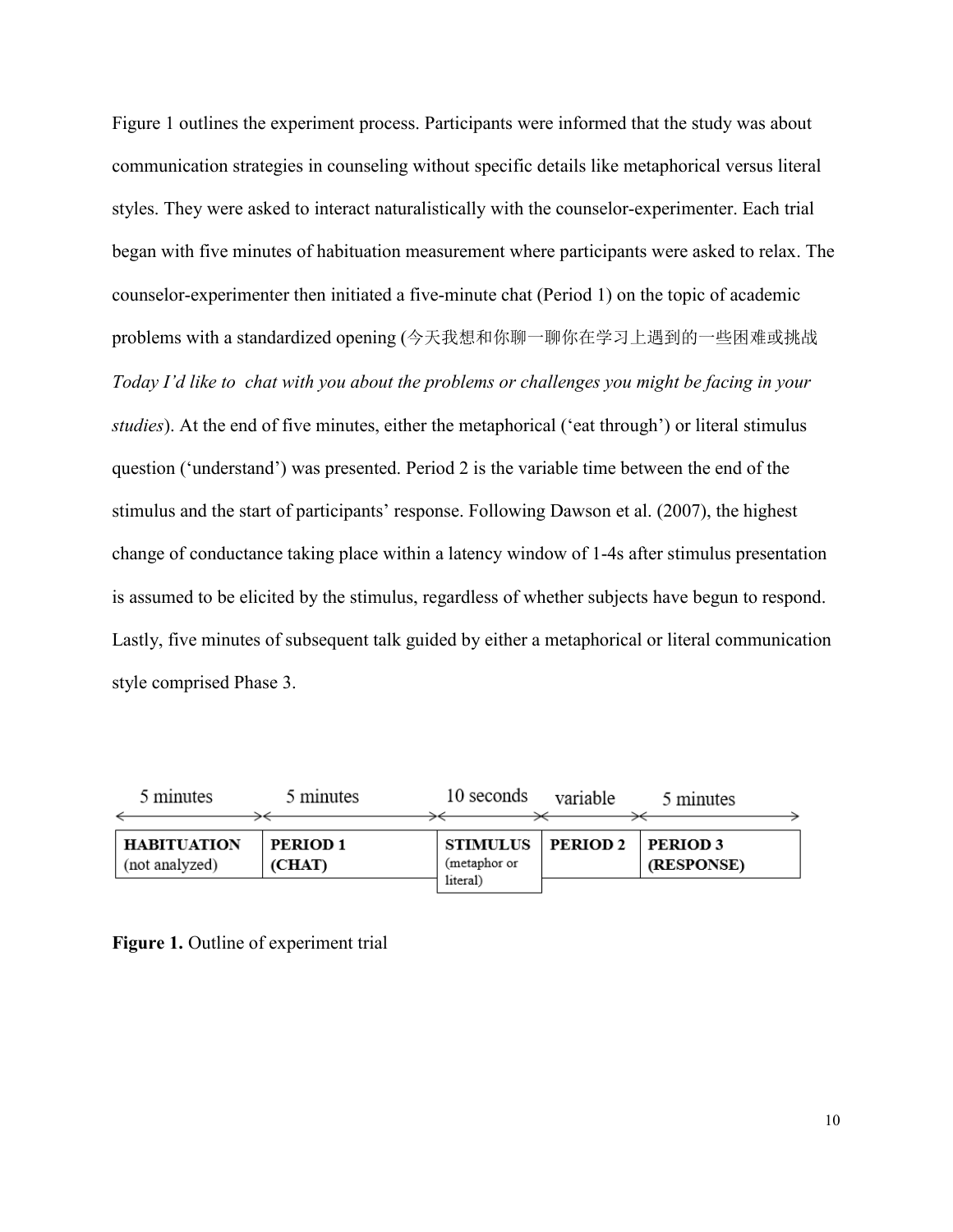*Survey*

Participants completed a 15-item survey after the trial. The items are based on a summary of major counseling functions claimed to be performed well by metaphors (Lyddon et al., 2001). Two of these functions are of specific relevance to affective engagement: 'expressing emotions and experiences', and 'introducing new frames of reference'. Each is represented by three 5 point Likert scale items measuring participants' views of how effective the interaction was. The items for the first function are i) I can effectively express how I feel about my studies to the counselor, ii) I can effectively describe my experiences to the counselor, iii) I and my counselor could express abstract things in concrete ways, and for the second function, i) the counselor is able to help me change my perspective, ii) the therapist is able to suggest new ways of looking at problems, iii) the therapist has offered possible solutions. The survey results offered potential convergent evidence with skin conductance differences between the styles.

#### *Discourse analysis*

Transcripts of Period 3 were also analyzed to explore discourse features that co-constitute the metaphorical style, how they compare with the literal style, and the relationship of each feature to observed SCL changes.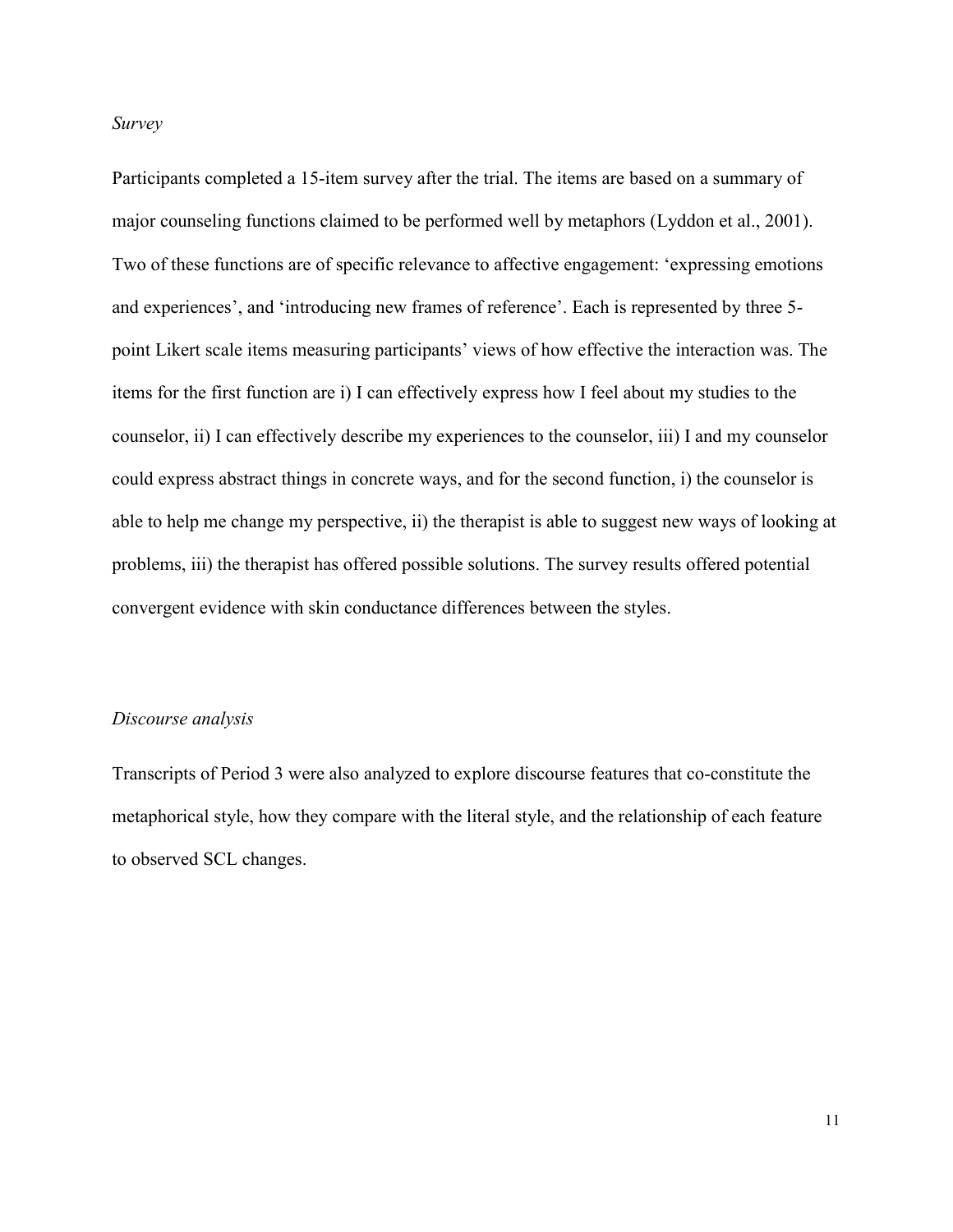## **Results and discussion**

## *Experimental results*

To minimize the effects of individual variability, skin conductance values were range corrected with the formula  $SCL_{corrected} = (SCL_{observed} - SCL_{min})/(SCL_{max} - SCL_{min})$  (Dawson et al., 2007). This converts each SCL value every 0.025s into a proportion of that individual's SCL range. The range-corrected values were then averaged for Period 1 and Period 3. Shapiro-Wilk tests suggested that most variables were normally distributed except for SCL\_Period1 and SCR in the metaphorical style. Table 2 shows the relevant descriptive statistics.

|                      | <b>Style</b> | <b>SCL Period1</b> | <b>SCL Period3</b> | <b>SCR</b> |
|----------------------|--------------|--------------------|--------------------|------------|
| Average              | Literal      | 0.483              | 0.550              | $-0.00211$ |
|                      | Metaphorical | 0.471              | 0.633              | 0.0263     |
| Shapiro-Wilk p-value | Literal      | 0.742              | 0.279              | 0.920      |
|                      | Metaphorical | 0.029              | 0.152              | 0.035      |

**Table 2.** Descriptive statistics of range corrected SCL and SCR

The first step of the data analysis was to compare average SCL Period1 and SCL Period3 between the metaphorical and literal styles using a linear mixed effects model. To further probe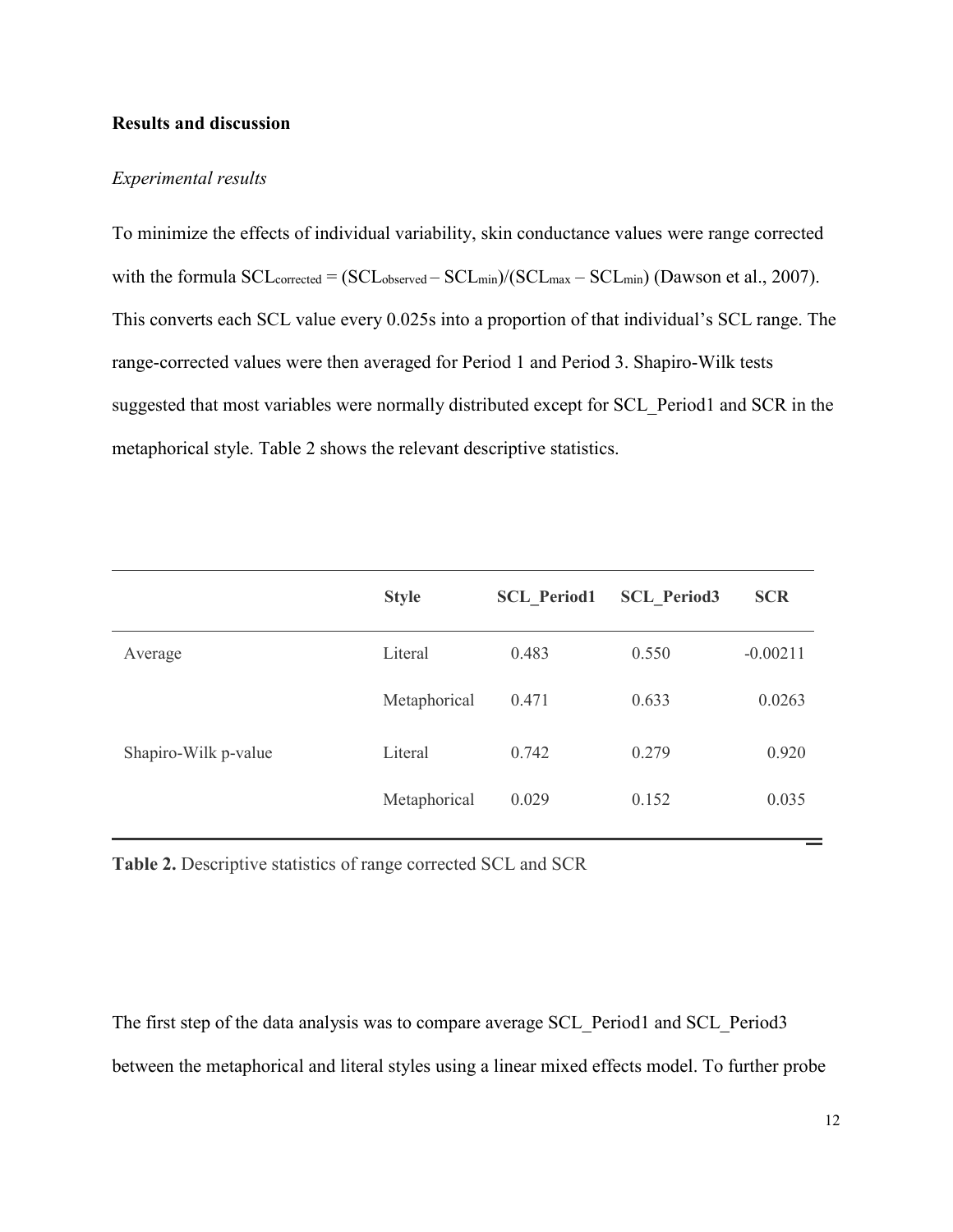the nature and implications of subject variability, average SCL for Period 1 was then correlated with Period 3 across participants. Following the SCL analysis, average SCR in Period 2 (immediately after stimulus) was then compared to explore potential differences between immediate and extended responses to stimuli in both styles. Both frequentist and Bayesian statistical inferencing were used where relevant to evaluate the likelihood of data under the null as well as alternative hypotheses (Jarosz & Wiley, 2014; Wagenmakers, 2007). The analyses shed light on the relative performance of a metaphorical versus literal style in affective engagement over extended interaction. This was supported by a post-experiment survey where participants rated their subjective experiences in both styles. Figure 2 plots average SCL as the interaction progresses from the spontaneous talk before stimulus presentation (Period 1) to the follow-up discussion afterwards (Period 3), for both communication styles. The grey lines represent estimated effects for each subject. Error bars indicate one standard error.



**Figure 2.** Comparison of SCL across time periods and between styles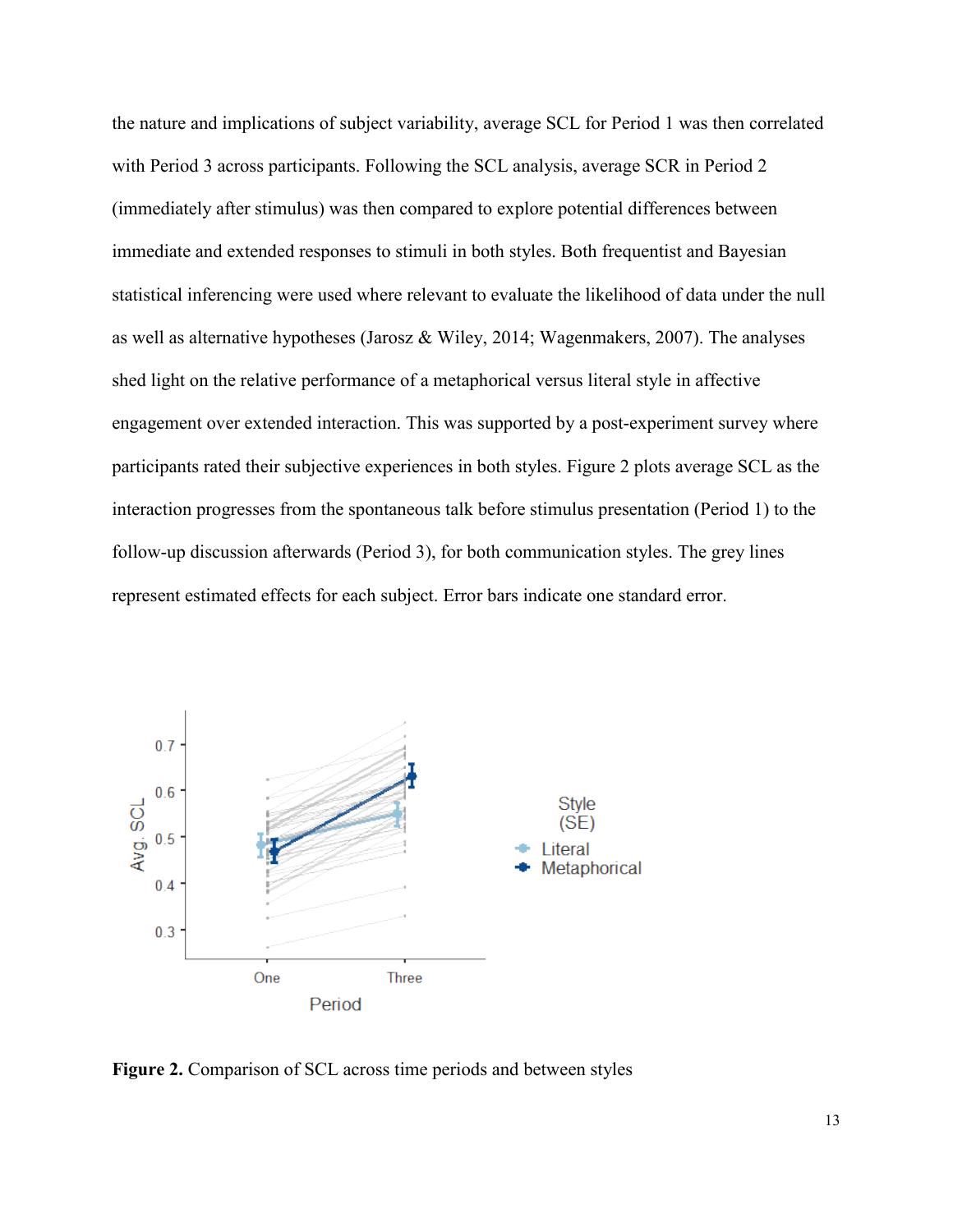Style and Period were treated as fixed effects and subject intercepts as random effects in the mixed effects model. Main indicators of model fit ( $\mathbb{R}^2$ -conditional=0.528,  $\mathbb{R}^2$ -marginal=0.186, intraclass correlation coefficient (ICC) of random components=0.419) confirm its appropriateness. Fixed effect omnibus tests reveal a significant interaction effect between Period and Style on average SCL,  $F(1,58)=6.34$ ,  $p=0.015$ ,  $np^2=0.098$ . Simple effects analysis confirms that affective engagement increased significantly from Period 1 to 3 for both the literal  $(F(1, 58)=6.4, p=0.014, \eta p^2=0.184)$  and metaphorical  $(F(1, 58)=37.08, p<0.001, \eta p^2=0.555)$ communication styles. This was expected as the counselor-experimenter effectively developed the topic of academic difficulties and led participants through a focused discussion after the question prompt. However, confirming the hypothesis in RQ1, the increase was clearly more apparent for the metaphorical communication style. An alternative analysis with Bayesian repeated measures ANOVA (Table 3) was also conducted.  $BF_{10}$  (Period)=86639.57; i.e. the data are 86639.57 times more likely to be observed by including this effect than excluding it, affirming the previous analysis. The interaction (Period \* Style) is evaluated by dividing the  $BF_{10}$  of the last row with the previous row; i.e. 3.66, which likewise affirms the relative increase in affective engagement of the metaphorical communication style.

| <b>Models</b>              | P(M) | P(M data)   | $BF_{M}$              | $BF_{10}$ | error $\%$ |
|----------------------------|------|-------------|-----------------------|-----------|------------|
| Null model (incl. subject) | 0.20 | $3.47e - 6$ | 1.39e - $5$           | 1.000     |            |
| Period                     | 0.20 | 0.30        | 1.72                  | 86639.57  | 1.05       |
| Style                      | 0.20 |             | 1.45e $-6$ 5.79e $-6$ | 0.417     | 0.86       |
| $Period + Style$           | 0.20 | 0.15        | 0.71                  | 43275.91  | 2.06       |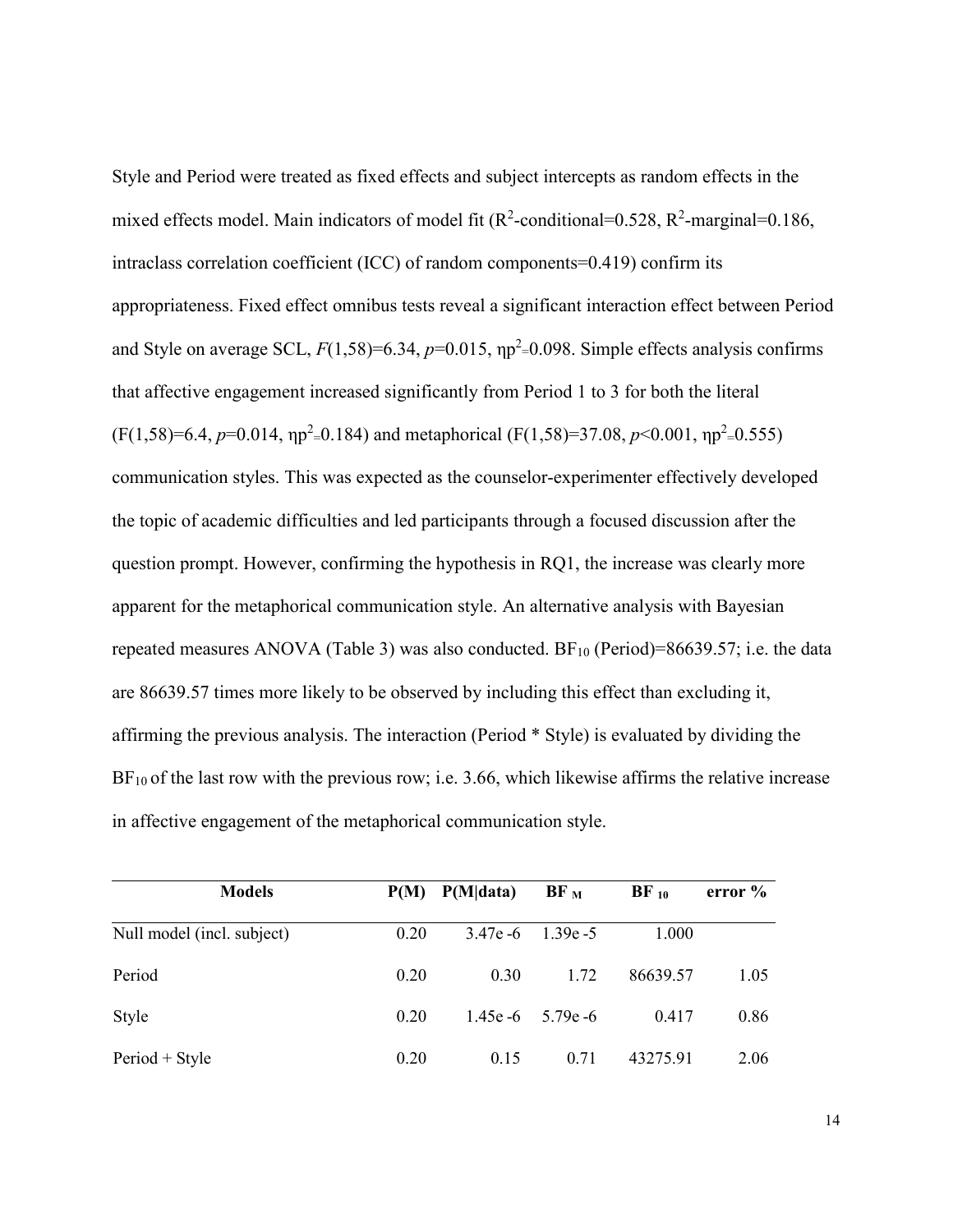| <b>Models</b>                     |      | $P(M)$ $P(M data)$ | $\bf{BF}$ $\bf{M}$ | $BF_{10}$ | error % |
|-----------------------------------|------|--------------------|--------------------|-----------|---------|
| $Period + Style + Period * Style$ | 0.20 | 0.55               | 4.87               | 158276.38 | 5.51    |

**Table 3.** Comparison of Bayes factor estimates under Bayesian repeated measures ANOVA

The general rise of SCL from Period 1 to Period 3 across both communication styles raises the question of whether this increase tends to be consistent across participants or exhibits idiosyncratic patterns of potential theoretical relevance. The mixed effects analysis above, which modeled random subject-specific intercepts, suggests considerable variability in this regard. A within-subjects correlational analysis with Bayesian factor estimates was thus performed for each communication style to see if relatively low/high SCLs in Period 1 tended to be maintained in Period 3. Figure 3 shows the scatterplots for the literal followed by the metaphorical style.



**Figure 3.** Within-subject correlations of SCL between Period 1 and Period 3 for literal (left) and metaphorical (right) communication styles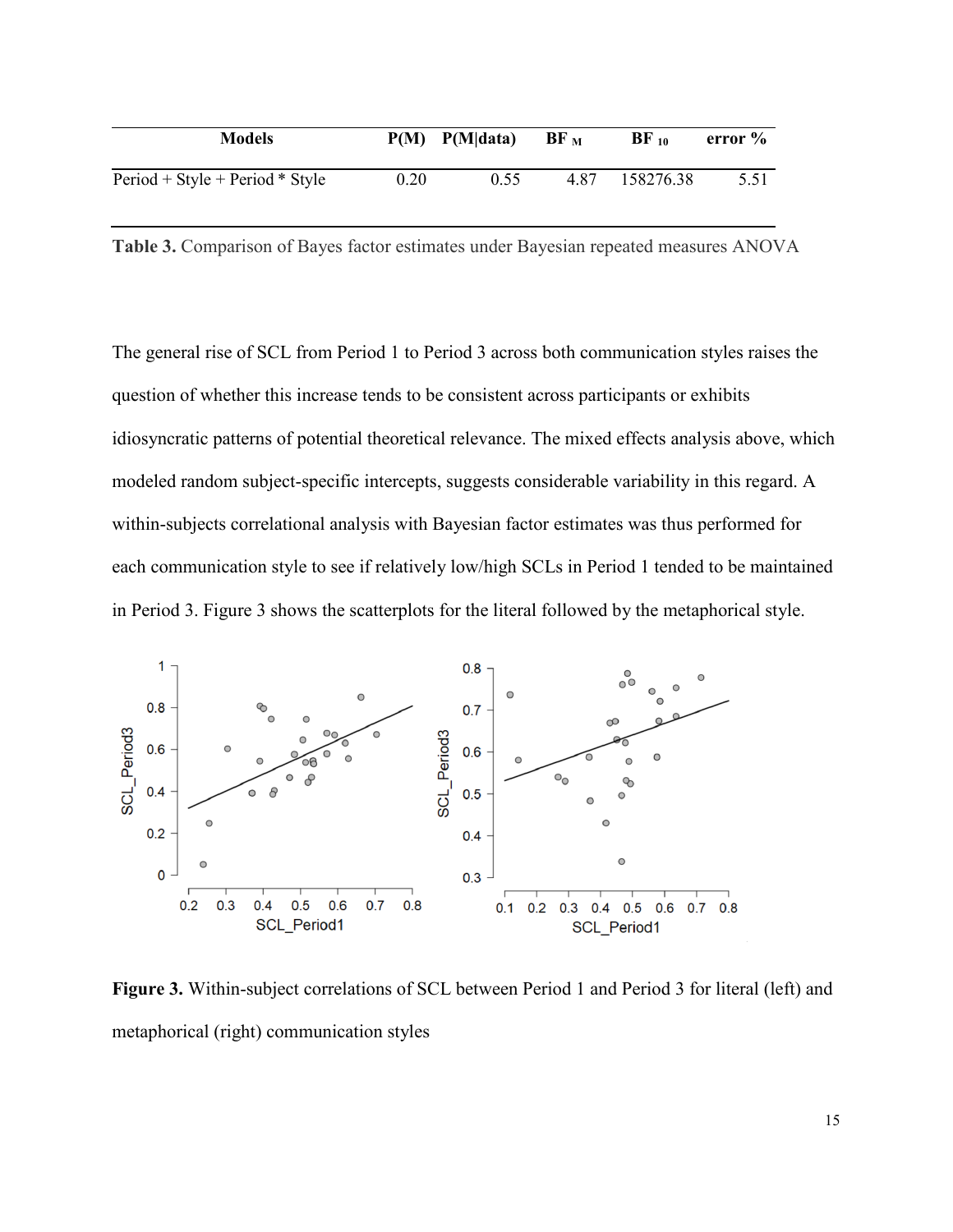The results suggest that participants were reasonably consistent in maintaining a steady level of SCL increase from Period 1 to Period 3 in the literal style  $(r=0.541, n=30, p=0.002, BF_{10}=21.14)$ . The metaphorical style, on the other hand, is less clear ( $r=0.321$ ,  $n=30$ ,  $p=0.084$ ,  $BF_{10}=0.943$ ). A closer examination of the scatterplot (Figure 3) reveals several participants who deviated from the general steady level of increase, either having disproportionately higher SCL in Period 3 than Period 1 (i.e. far above the regression line) or vice-versa (far below the regression line). This has important implications in that, although both frequentist and Bayesian methods point to the marginal superiority of the metaphorical communication style across the sample of participants, there is greater volatility in individual responses towards metaphor. The general issue of individual differences in metaphor reception and/or production (Kövecses, 2005, 2015) has been discussed at length, with specific import in the counseling context given the inherent attention to individual clients. While a detailed investigation of these individual differences is not the present focus, and does not undermine the overall findings, counselors are again reminded that the characteristics and receptiveness of individual clients are of considerable importance.

Next, the average SCR in Period 2 between the metaphorical and literal communication styles were compared. This indicates affective response towards the immediately prior stimulus question, which is potentially distinct from the more extended response in the subsequent spontaneous elaboration in Period 3. Figure 4 shows the comparison with error bars indicating 95% Bayesian credible intervals.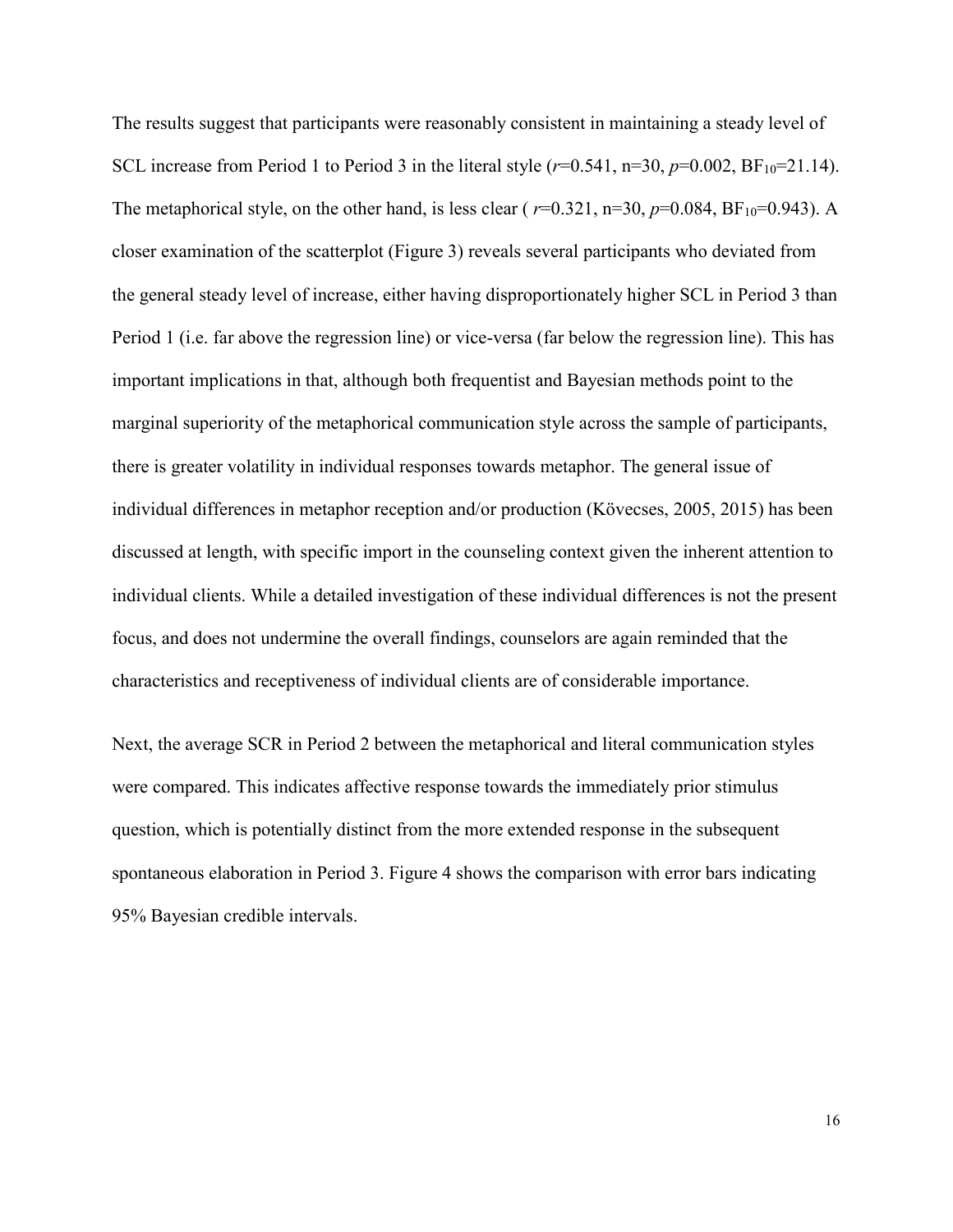

**Figure 4.** Comparison of post-stimulus SCR between styles

A Mann-Whitney U test suggests no significant difference between the two styles in eliciting an immediate post-stimulus response,  $U=385$ ,  $n_1=n_2=30$ ,  $p=0.34$ . A Bayesian Mann-Whitney U yielded  $BF_{10} = 0.436$ ; the data are 0.436 times more likely to be observed under the alternative than null hypothesis. This contrasts with the prior comparison across the more extended Periods 1 and 3 where the metaphorical style was associated with higher average SCL. Addressing RQ2, affective differences in the two styles are therefore not immediately apparent after the metaphor stimulus but are gradually manifested as talk progresses. The following examples illustrate how people vary in their immediate verbal engagement with the metaphor stimulus (E=experimenter, P=participant).

1. E: 回想以前读文献的过程, 读一个东西能完全吃透吗? Thinking back to when you read the literature, can you fully eat through what you read?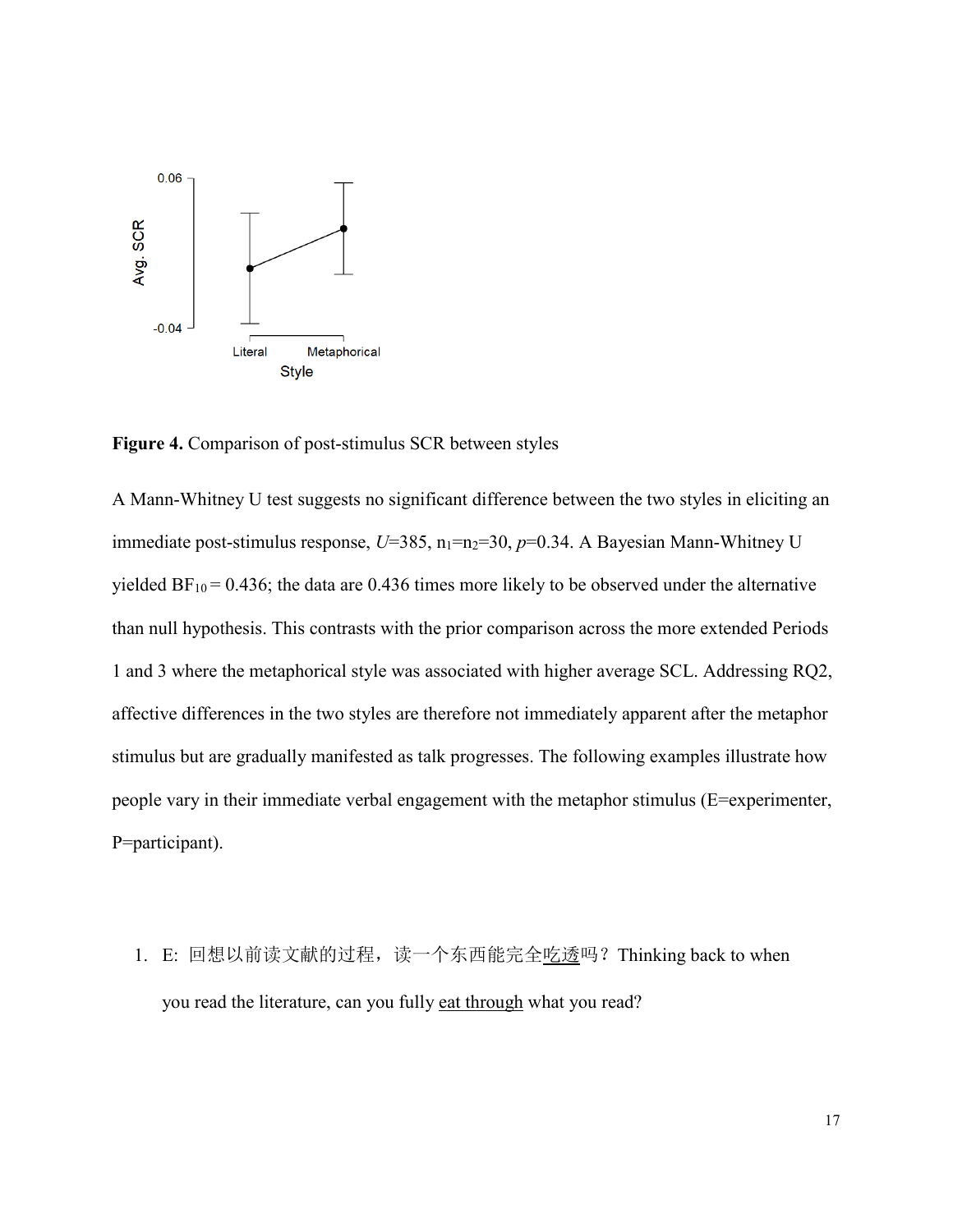P: 包括以前,包括现在我也在读,因为打算以后申请学校嘛。吃透这件事

情……吃不透。 I have been reading literature earlier and now because I'm planning to apply to schools. Regarding eating through...I can't eat through.

E: 吃不透。怎么吃不透? You can't eat through. In what way can't you eat through?

P: 我以为我即便这个, 比如一篇 paper 的页数即便是比较少, 或者是我觉得, 我 以为我读懂了, 但是事实上也没有, 都是一些, 其实是囫囵吞枣。 I thought although a paper might only have a few pages, or I might think I understand it, I actually haven't. It's swallowing a date without chewing it.

2. E: 回想以前读文献的过程, 读一个东西能完全吃透吗? Thinking back to when you read the literature, can you fully eat through what you read?

P: 大部分可以。有一些难的要反复看文章。Most of it, yes. For some difficult papers I need to read them repeatedly.

E: 反复看文章。你觉得反复看一个文章到什么程度对你来说算是吃透了。Read them repeatedly. To what degree do you think you need to read a paper repeatedly to be able to eat through it?

P: 嗯, 就是能用它去分析我的数据。To be able to use it to analyze my data.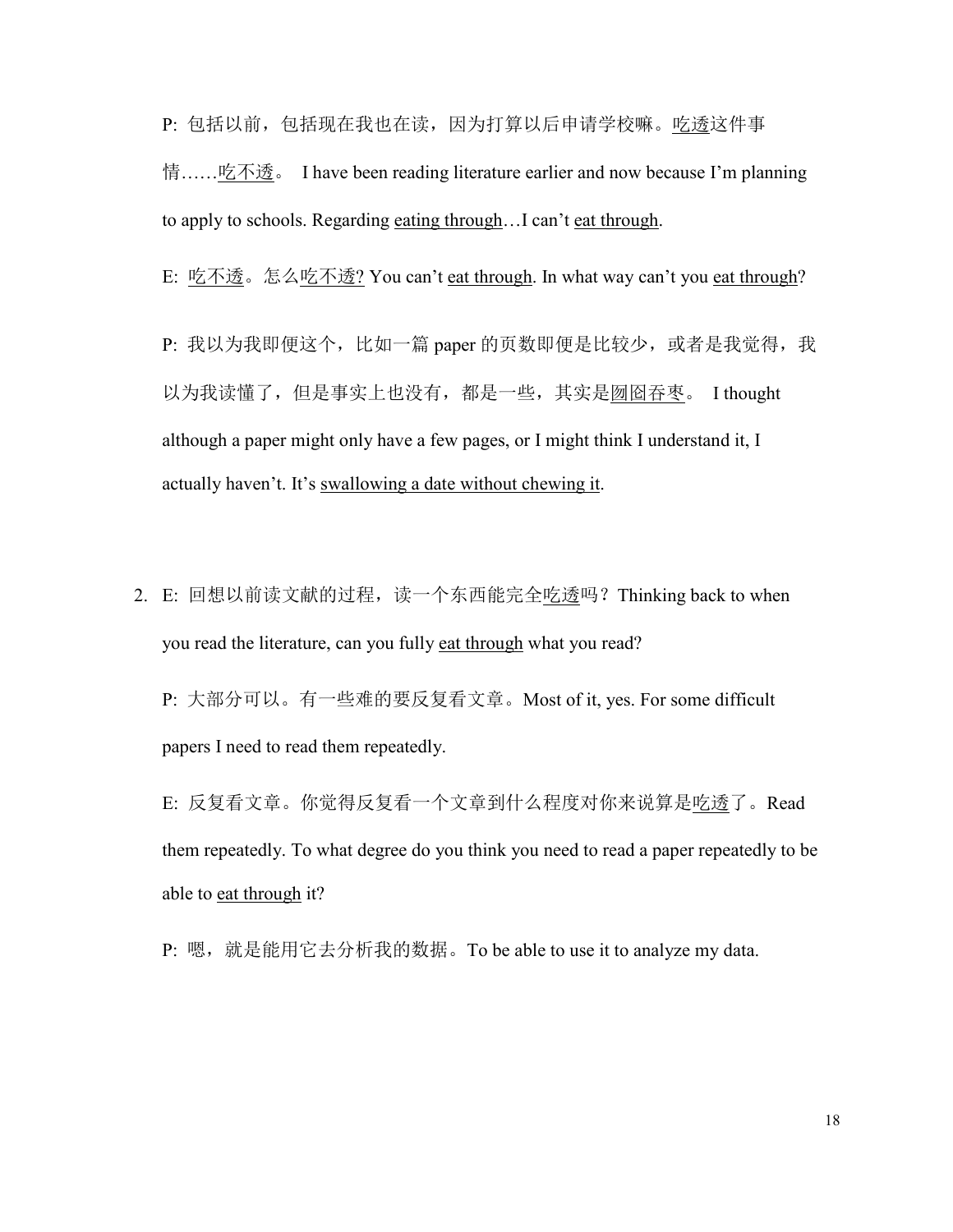In Example 1, the stimulus was immediately noticed by the participant (within the 1-4s latency window) and extended in prior turns in collaborative fashion. This was followed by further engagement with the metaphorical idiom, 'swallowing a date without chewing it', to describe her paper reading. In Example 2, however, the participant initially responds in a literal way (also within the latency window) and continues to do so even after the experimenter repeats the metaphor again. These varied verbal responses may explain why the metaphorical and literal styles do not significantly differ immediately post-stimuli.

## *Post-experiment survey*

Table 4 shows the average survey scores for the items under the two functions, 'expressing emotions and experiences' and 'introducing new frames of reference'. Their respective Cronbach's alphas are  $\alpha=0.782$  and  $\alpha=0.792$  (3 items each), suggesting adequate reliability.

|                | <b>Style</b> | <b>Express emotions</b> | New frames |
|----------------|--------------|-------------------------|------------|
| Average        | Literal      | 3.59                    | 3.47       |
|                | Metaphorical | 4.10                    | 3.97       |
| Shapiro-Wilk p | Literal      | 0.059                   | 0.274      |
|                | Metaphorical | 0.002                   | 0.025      |
|                |              |                         |            |

**Table 4.** Descriptive statistics of survey results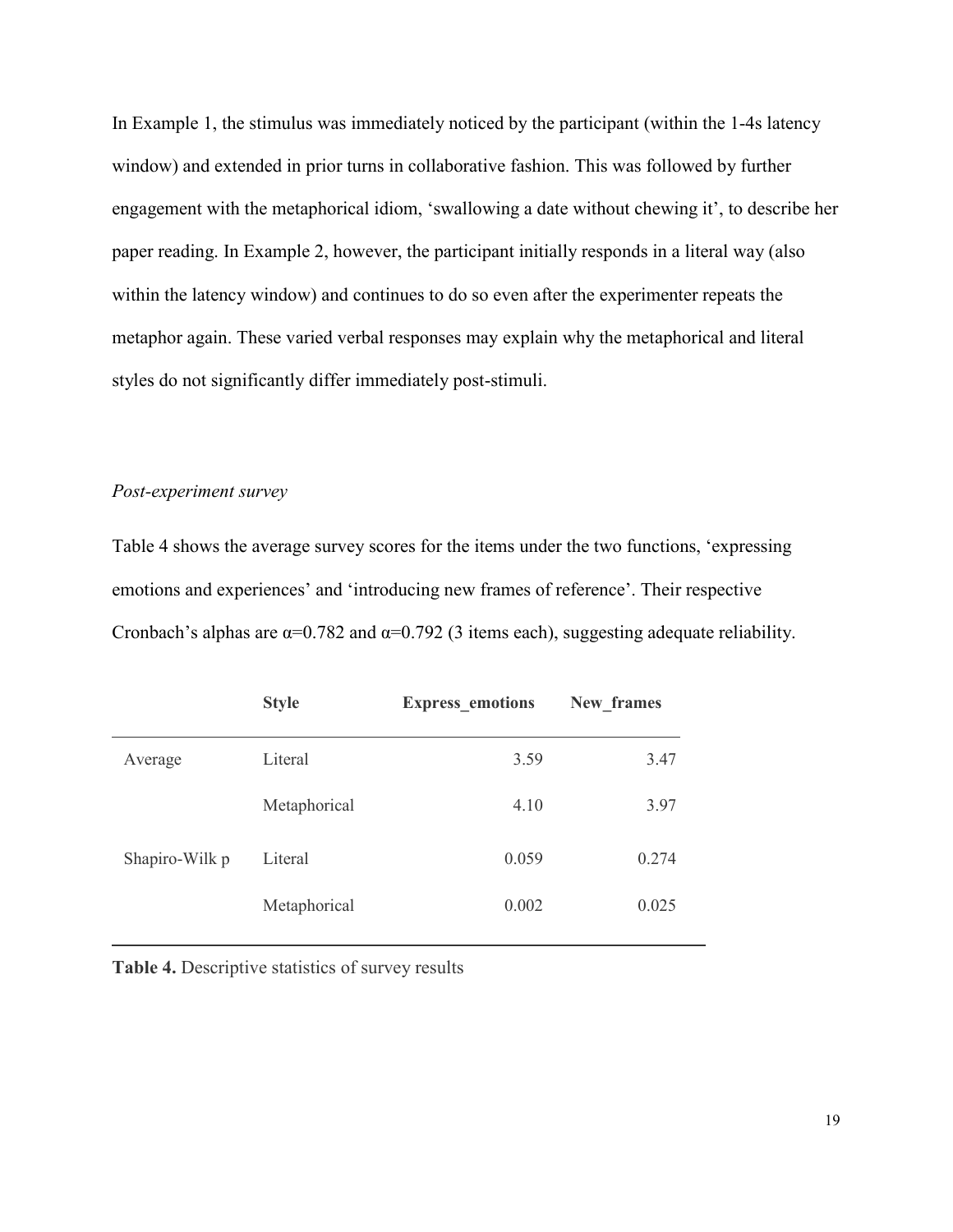Mann-Whitney U tests suggest that participants in the metaphorical style gave significantly higher ratings for both the 'expressing emotions' ( $U=278$ ,  $n_1=n_2=30$ ,  $p=0.01$ ) and 'introducing new frames' functions ( $U=304$ ,  $n_1=n_2=30$ ,  $p=0.03$ ). Bayesian Mann-Whitney U tests yielded  $BF_{10} = 4.36$  and  $BF_{10} = 3.09$  respectively. The results thus provide some corroborating evidence that the metaphorical style is associated with stronger levels of affect-related experiencing, in terms of both unconscious and conscious feedback. Importantly, however, the survey was unable to accurately evaluate how these perceptions shift from Period 1 to 3.

# *Exploratory analysis of discourse features*

The above analyses established positive links between a general metaphorical style and both physiological and subjective measures of affective engagement. The final step is to explore the discourse features that co-constitute this style, compare them with the literal style where relevant, and how they might have individually contributed to the observed SCL changes. Importantly, we cannot yet claim that specific linguistic elements are directly responsible for SCL changes at specific time points. Skin conductance has an inherent latency period that varies across individuals and time, making it hard to pinpoint correspondences between measurements and a spontaneous stream of talk. However, the present exploratory analysis may help refine hypotheses to be tested in future research.

Transcripts of Period 3 (post-stimuli) were segmented into lexical units with the *Pangu Fenci*  segmentation software and analyzed by two trained raters. Following Author (2019), identification of features was informed both deductively by previous research and inductively by the present context; i.e. features that reflect different aspects of interactional engagement with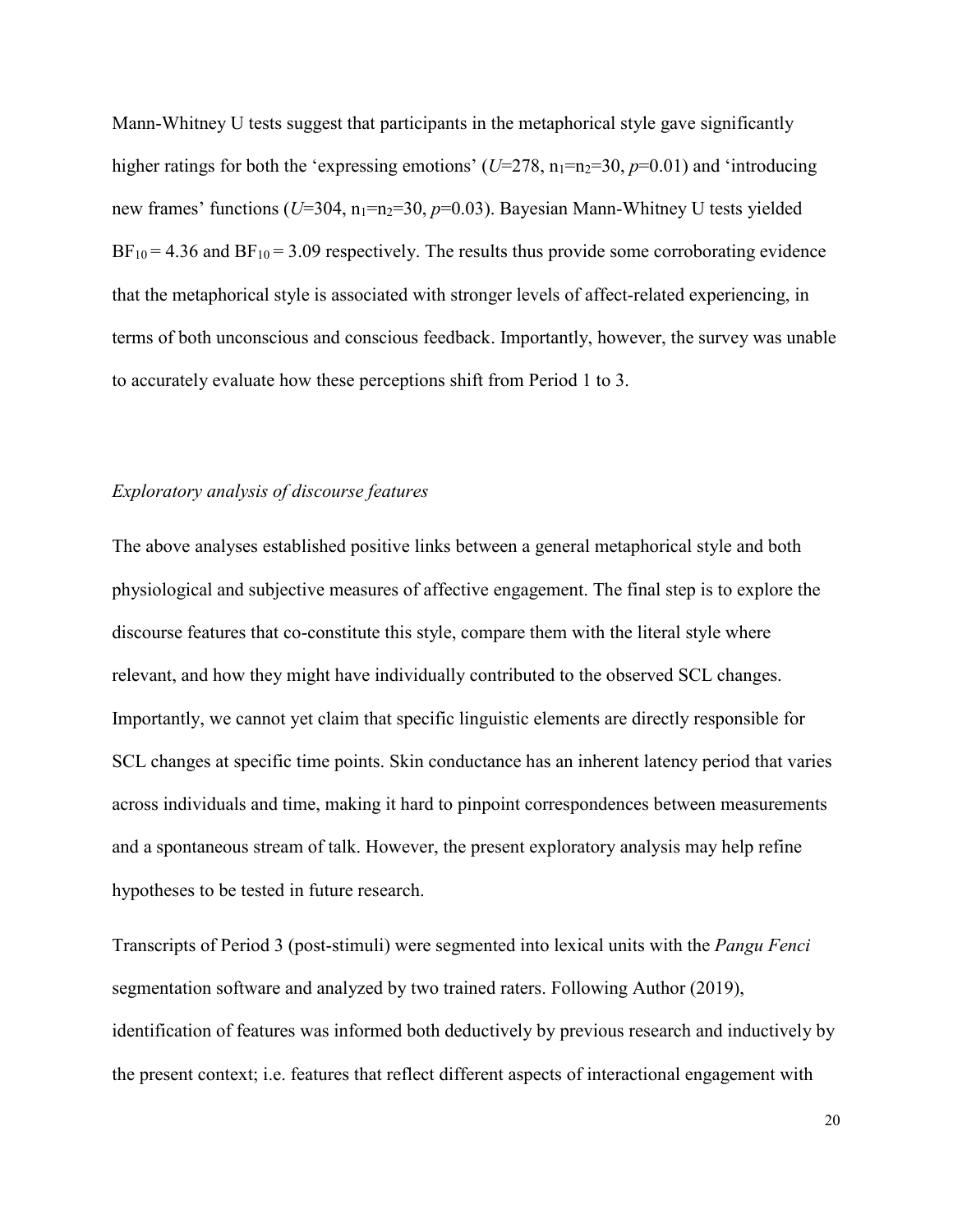the overarching metaphor. Reliability was maximized by regular discussion and cross-checking following guidelines for qualitative metaphor analysis (Cameron & Maslen, 2010). The five features were i) lexical units for the source concept of 'eating through', ii) lexical units for the target topic of academic problems, iii) metaphor signals, iv) uncertainty expressions, and v) turntaking behaviour of the dyad. These are discussed in turn below.

Lexical units reflecting the source/target are fundamental building blocks of any metaphor. The ways in which the original source/target is developed (i.e. types), and their frequencies in spontaneous talk (i.e. tokens), are both potential drivers of affective engagement. In terms of types, the original 吃透 'eat through' was often repeated but also extended in spontaneous and creative ways by participants. Examples 3 and 4 illustrate the use of idioms semantically related to the source concept of eating, while 'indigestion' in Example 5 is a novel extension. It appears in these cases that developing the original source is a helpful way to respond to the experimenter's request for clarification of participants' feelings. The original target topic of academic understanding was likewise developed in various ways throughout the interaction, often referred to pronominally '它' but also by its multiple aspects like reading literature '读文 献', failing exams '挂考试', assignments '作业', and so on.

3. E: 吃不透。怎么吃不透? You can't eat through. In what way can't you eat through?

P: 我以为我即便这个, 比如一篇 paper 的页数即便是比较少, 或者是我觉得, 我 以为我读懂了,但是事实上也没有,都是一些,其实是囫囵吞枣。 I thought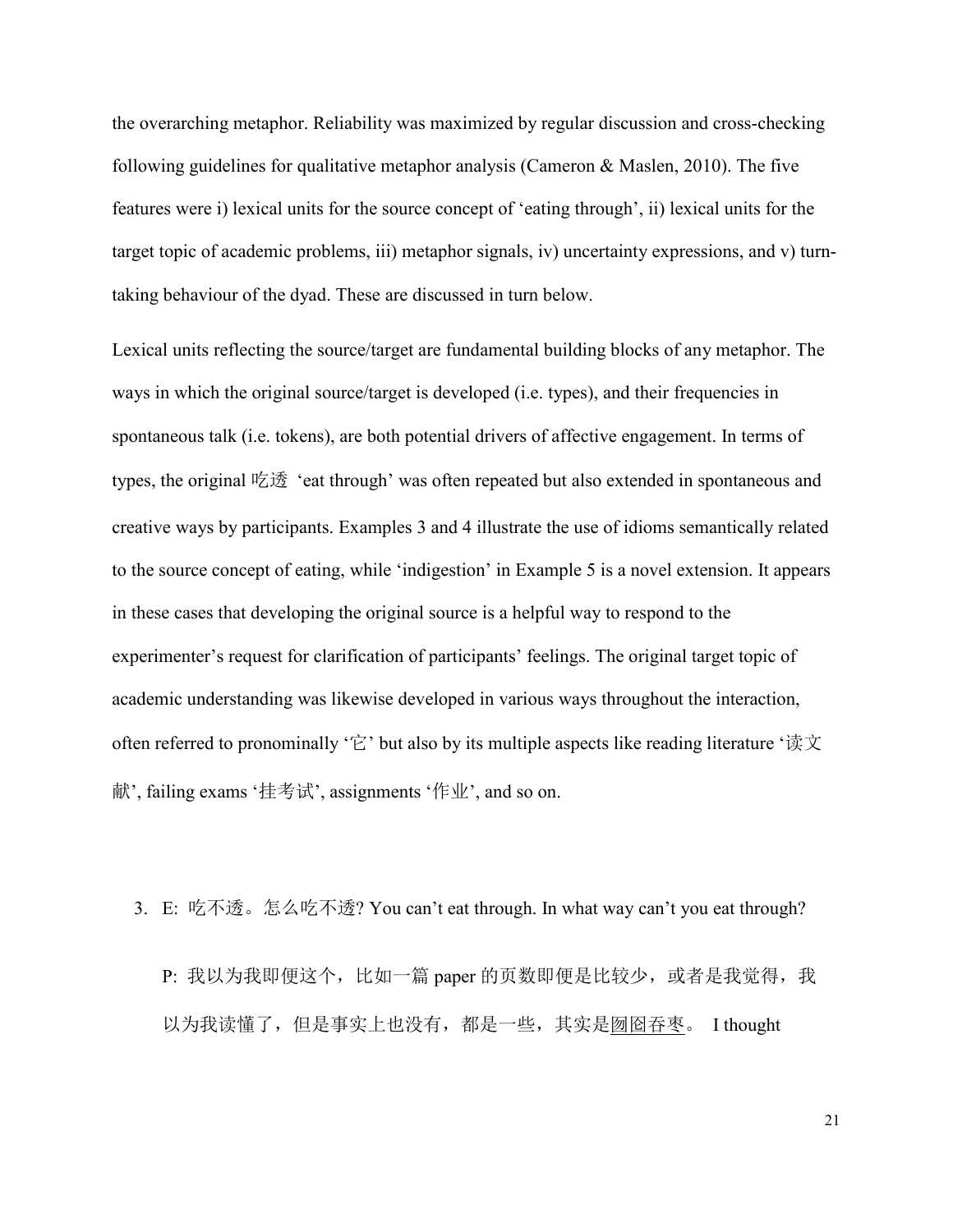although a paper might only have a few pages, or I might think I understand it, I actually haven't. It's swallowing a date without chewing it.

4. E: 那第二次考试压力会比第一次还要大吧? The pressure of retaking the exam should be greater than the first?

P: 人家说什么吃一堑, 长一智, 我挂了一次下次就比较 ok 了。People say you 'eat a moat' and grow wiser, I failed the first time but the next time will be okay.

5. E: 读的东西吃不透,具体来说是什么感觉? You can't eat through the things you read, how exactly does that feel like?

P: 有时候参考文献时真的会觉得消化不良。When I read the literature it sometimes feel like indigestion.

In terms of tokens, repetition of the same or synonymous unit is a possible indication of collaborative lexical entrainment (Brennan & Clark, 1996) that might drive affective arousal independent of metaphoricity. The examples in the previous section, for example, illustrate different degrees of repetition. Example 1 has six source and five target units while Example 2 has two source and six target units. While source unit repetition cannot be compared because it is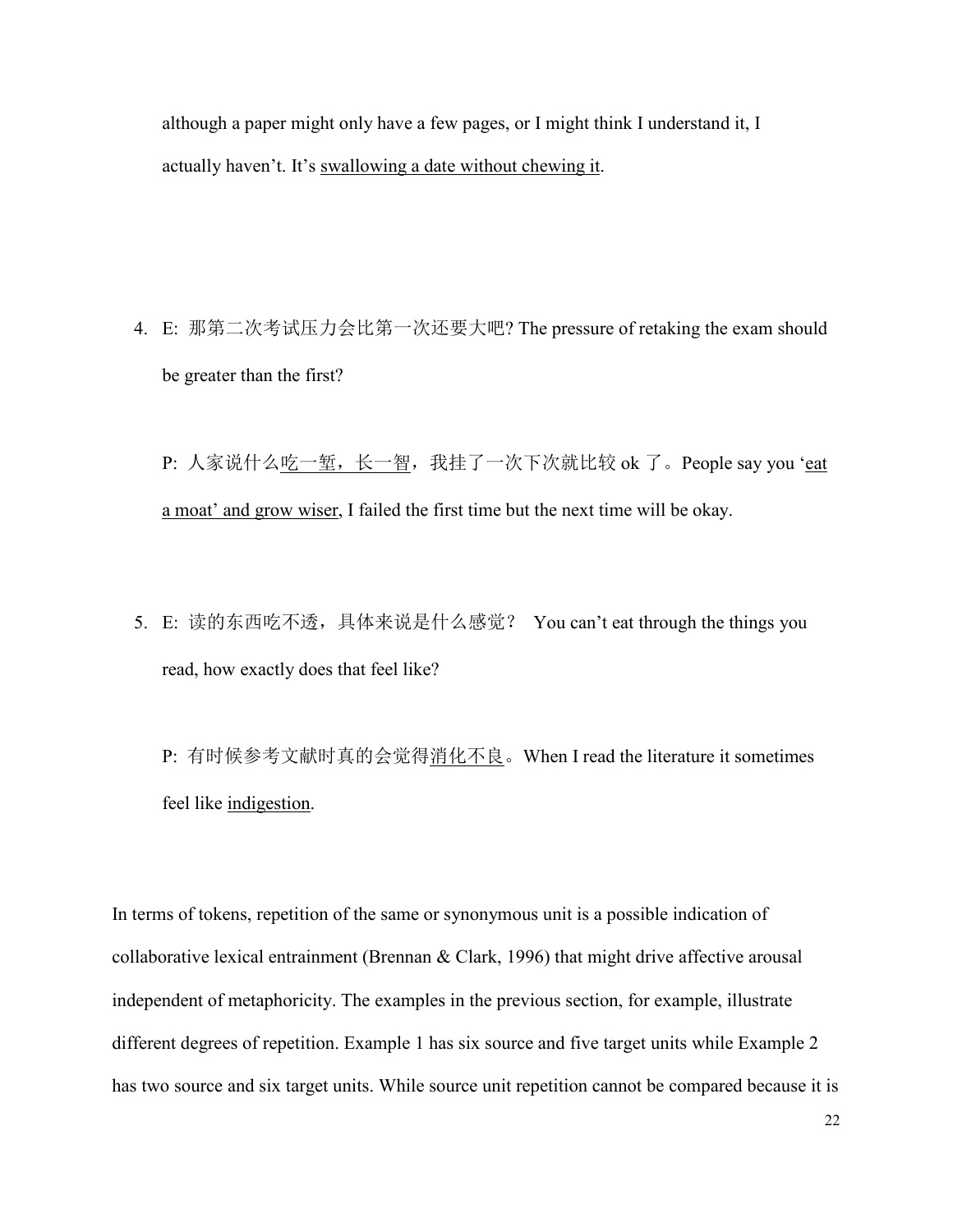absent in the literal style, comparing target unit repetition between the styles could suggest whether lexical entrainment might also account for heightened affective engagement.

Next, metaphor signals are co-textual elements that draw attention to the use of metaphor (Cameron & Deignan, 2003; Goatly, 1997) and are therefore important elements of the metaphorical style. Although not every metaphor is signaled, those that are can be seen as an "overt invitation" (Steen, 2011:37) to focus on the metaphor and its inferences. Examples 6 and 7 are illustrative. The former is an explicit explanation of the metaphor by the experimenter, and the latter illustrates participants' explicit reflection on how the metaphor should be used to think about the issue. It is possible that in such cases, the signalling of metaphor is a potential driver of affective engagement for both speaker and hearer.

- 6. E: 吃不吃得透代表你是否真的懂它。Whether you can eat through it represents whether you truly understand it.
- 7. P: 要我把它比喻成吃不吃得透, 我得好好想一下。If I want to compare it to eating or not eating through, I have to think about it carefully.

Uncertainty markers express a stance of uncertainty or tentativeness towards co-occurring linguistic units, metaphorical or otherwise. They are common in healthcare contexts (Prince, Frader, & Bosk, 1982) and help convey that metaphors only approximate the 'true' situation (Author, 2014). They are likewise potential drivers of engagement by triggering contemplation of the topic at hand. Examples 8 (metaphorical) and 9 (literal) demonstrate the experimenter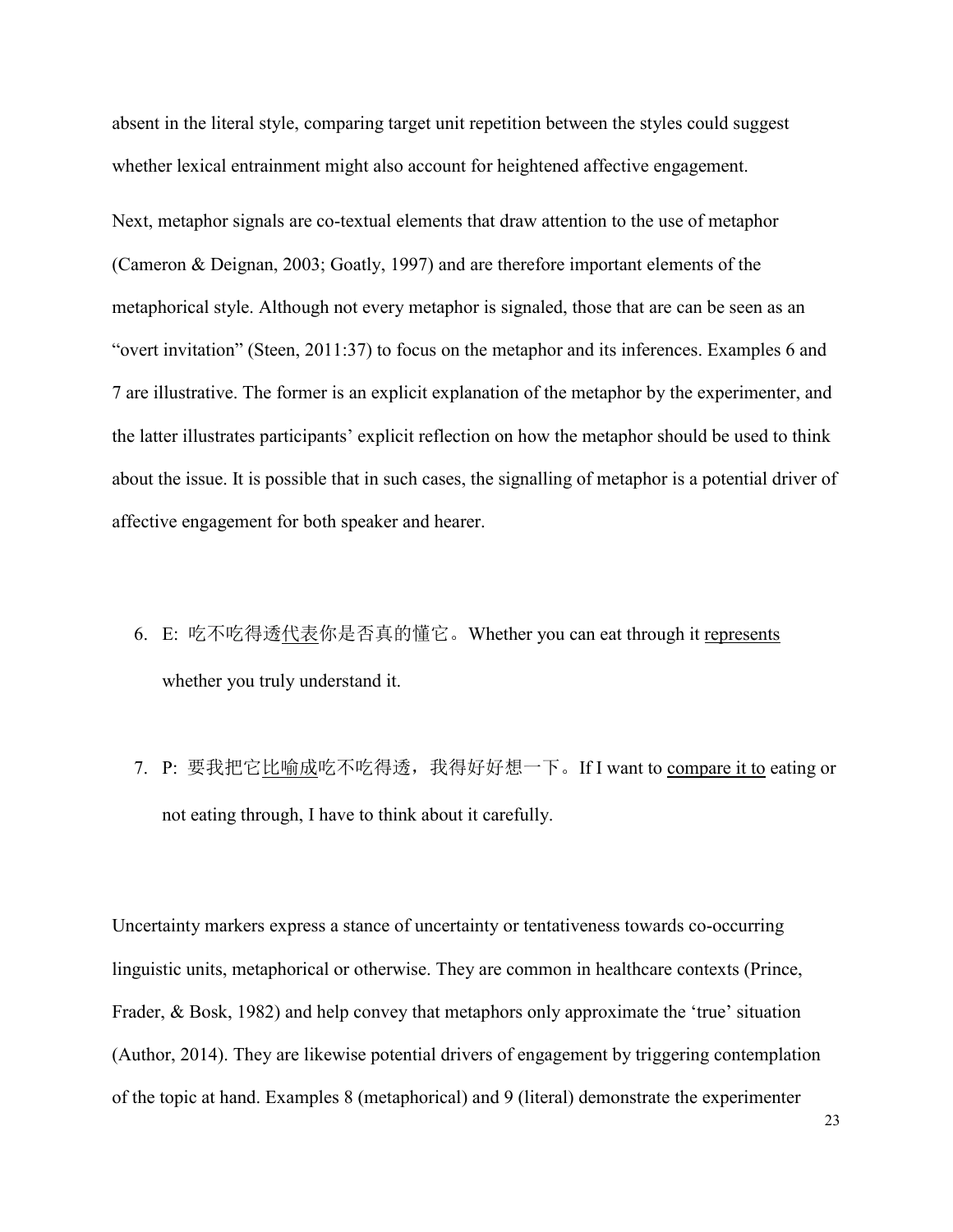using the typical counseling strategy of hedging their evaluation of what the participant just said. This communicates the notion that clients have the agency to 'correct' how counselors judge the situation (unlike in most physical health consultations), and at the same time triggers them to do so (Author, 2014).

- 8. E: 吃不透了, 好像有一点想放弃的意思? You can't eat through anymore. It seems a little like giving up?
- 9. E: 主要的问题还是在于你提到的可能不熟悉的术语太多是吧。The main issue is, like you mentioned, that there are perhaps too many unfamiliar technical terms.

Example 10, 11 (metaphorical) and 12 (literal) show how participants use uncertainty markers. Example 10 shows uncertainty of the intended meaning of the metaphor and appears to have invited the participant to engage with the different possibilities. Example 11, on the other hand, expresses uncertainty over how the metaphor makes the participant feel, and likewise motivates exploration. Uncertainty is also expressed in the literal style – Example 12 is a series of hedged elaborations on the equivalent literal notion of 'fully understand'. Similar to target units, uncertainty markers occur in both styles and their frequencies can thus be examined across the styles as a confounding factor for heightened engagement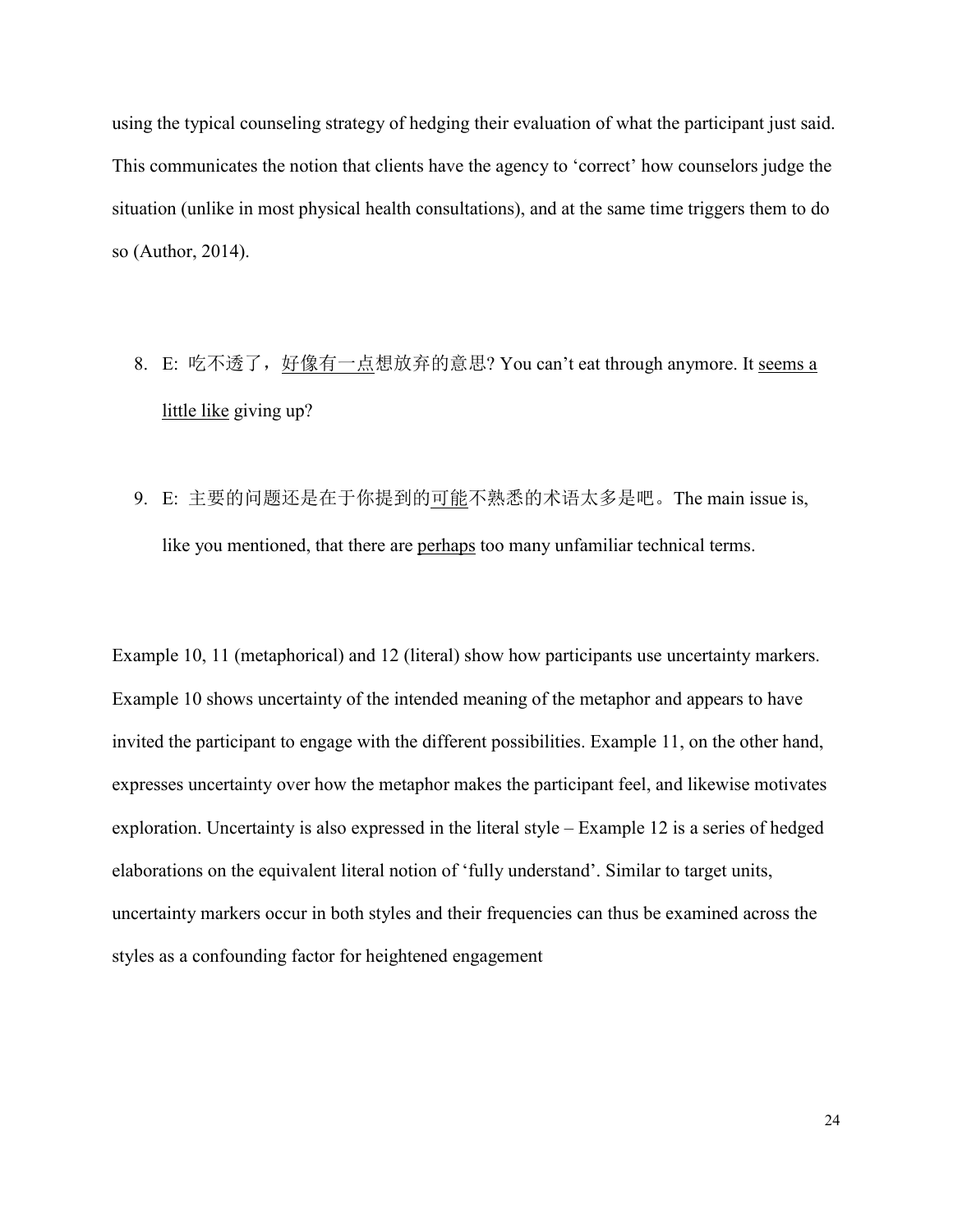- 10. P: 你说消化不了的意思有点模糊, 我不知道是我读不懂还是读不下去了。What you mean by indigestion is a little vague. I don't know if it means don't understand, or I can't bring myself to read anymore.
- 11. P: 想象着吃不透的感觉,可能就比较辛苦吧。Thinking about how it feels to not eat through, it feels tough  $I$  suppose.
- 12. P: 理解透彻……就可能看你的目的吧。有的时候就是看看他做什么方向的看一 下,那种就是看个摘要就够了,里面内容就不细看因为挺费劲的,大概看一下摘要 什么的。但是如果你想照着他那个做,或者是你做的东西跟他类似的话,就会很费 劲地去看那个东西。可能要做一段看一段。Fully understand…it might depend on your aim. Sometimes I want a glance at the research direction, so reading the abstract is enough. I will not read the details because it takes effort, so I'll briefly read the abstract. But if you want to follow its methods or if your research is similar, you will put in a lot of effort to read it. You might need to do and read at the same time.

The final discourse feature relates to the turn-taking behaviour of the dyad, operationalized here as the number of turns and number of lexical units spoken. A turn is defined as all of a speaker's utterance up to when the other speaker takes over (cf. Du-Babcock & Tanaka, 2013). These are basic measures of interactional activity and, by inference, engagement. We can compare the number of turns between styles, as well as number of lexical units spoken by experimenters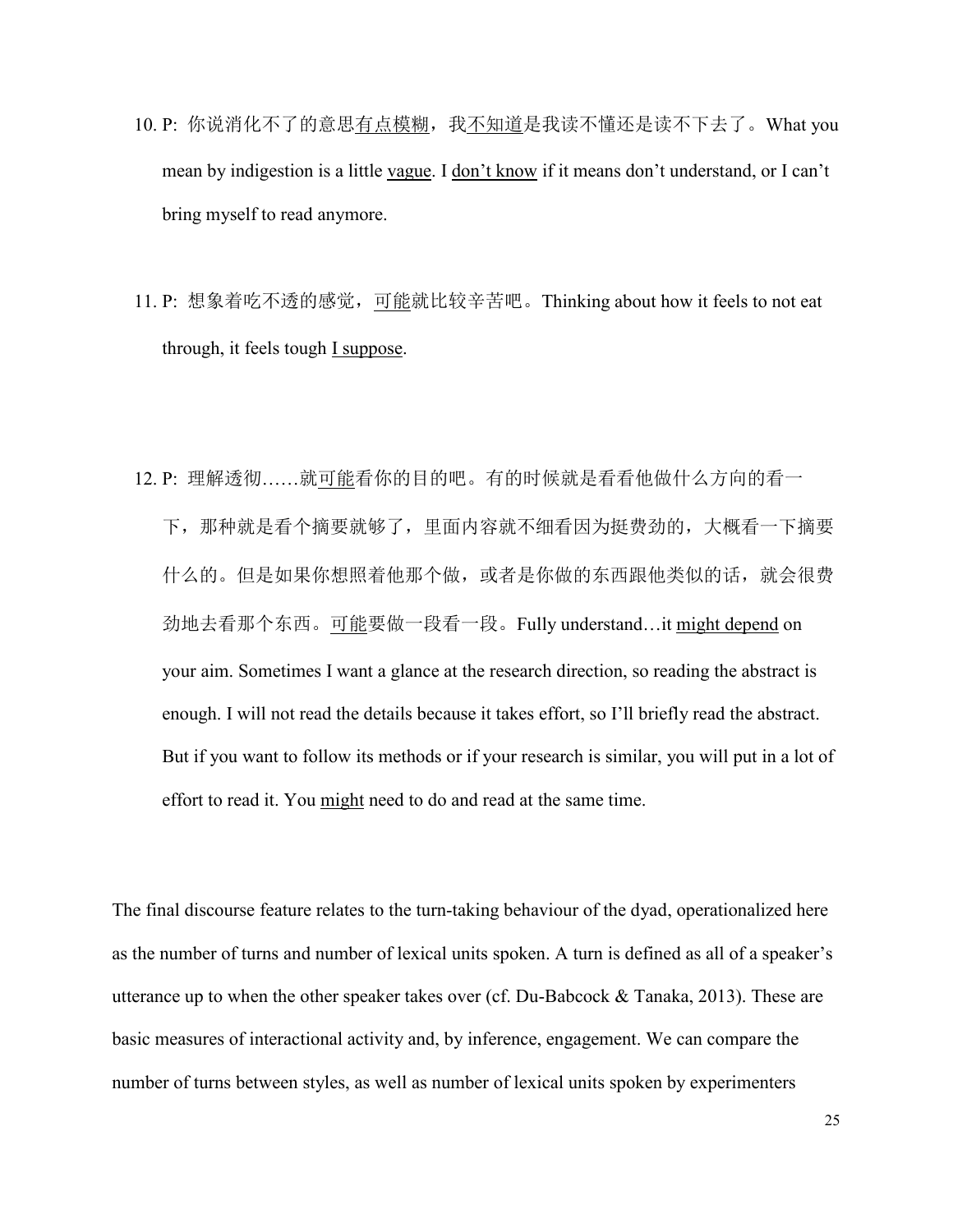versus participants both within and across styles, to examine if they might account for differences in affective engagement.

Table 5 compares the mean frequencies of the above discourse features between and within styles, as well as how they each correlate with SCL changes (from Period 1 to Period 3). Normalized frequencies (per lexical unit) are indicated where appropriate.

| Feature                                     | Metaphorical                             | Literal<br>Style (L)                       | <b>Analyses</b>                      |                                                        |  |
|---------------------------------------------|------------------------------------------|--------------------------------------------|--------------------------------------|--------------------------------------------------------|--|
|                                             | Style (M)                                |                                            | Comparison                           | <b>Correlation with SCL</b><br>change                  |  |
| Source units                                | 32.9<br>$(0.05$ per unit)                |                                            |                                      | $r=0.84$ (p<0.01)                                      |  |
| Target units                                | 65.5<br>$(0.1$ per unit)                 | 48.4<br>$(0.09$ per unit)                  | M > L<br>(p<0.001)                   | M: $r = 0.032$ (p=0.87)<br>L: $r=0.167$ (p=0.38)       |  |
| Metaphor<br>signals                         | 13.9<br>$(0.02$ per unit)                |                                            |                                      | $r=0.57$ (p<0.01)                                      |  |
| Uncertainty<br>markers                      | 30.2<br>$(0.05$ per unit)                | 24.0<br>$(0.04$ per unit)                  | $M=L$<br>$(p=0.06)$                  | M: $r=0.95$ (p<0.01)<br>L: $r=0.646$ (p<0.01)          |  |
| No. of turns                                | 43.4                                     | 40.3                                       | $M>L$ (p=0.018)                      | M: $r = 0.33$ (p=0.073)<br>L: $r = -0.26$ (p=0.17)     |  |
| No. of lexical<br>units spoken<br>(E vs. P) | $E=195.3$<br>$P = 452.6$<br>P>E(p<0.001) | $E = 221.1$<br>$P = 393.7$<br>P>E(p<0.001) | E: M=L $(p=0.07)$<br>P: M>L(p<0.001) | M: $r = -0.03$ (p=0.87)<br>L: $r = -0.22$ ( $p=0.25$ ) |  |

**Table 5.** Discourse features across communication styles and relationships with SCL change

Source units were produced at an average rate of 0.05/lexical unit in the metaphorical style. Its substantial positive correlation with SCL change across participants suggests that the repetition of 'eating through' and its semantic extensions (see examples above) partially drives affective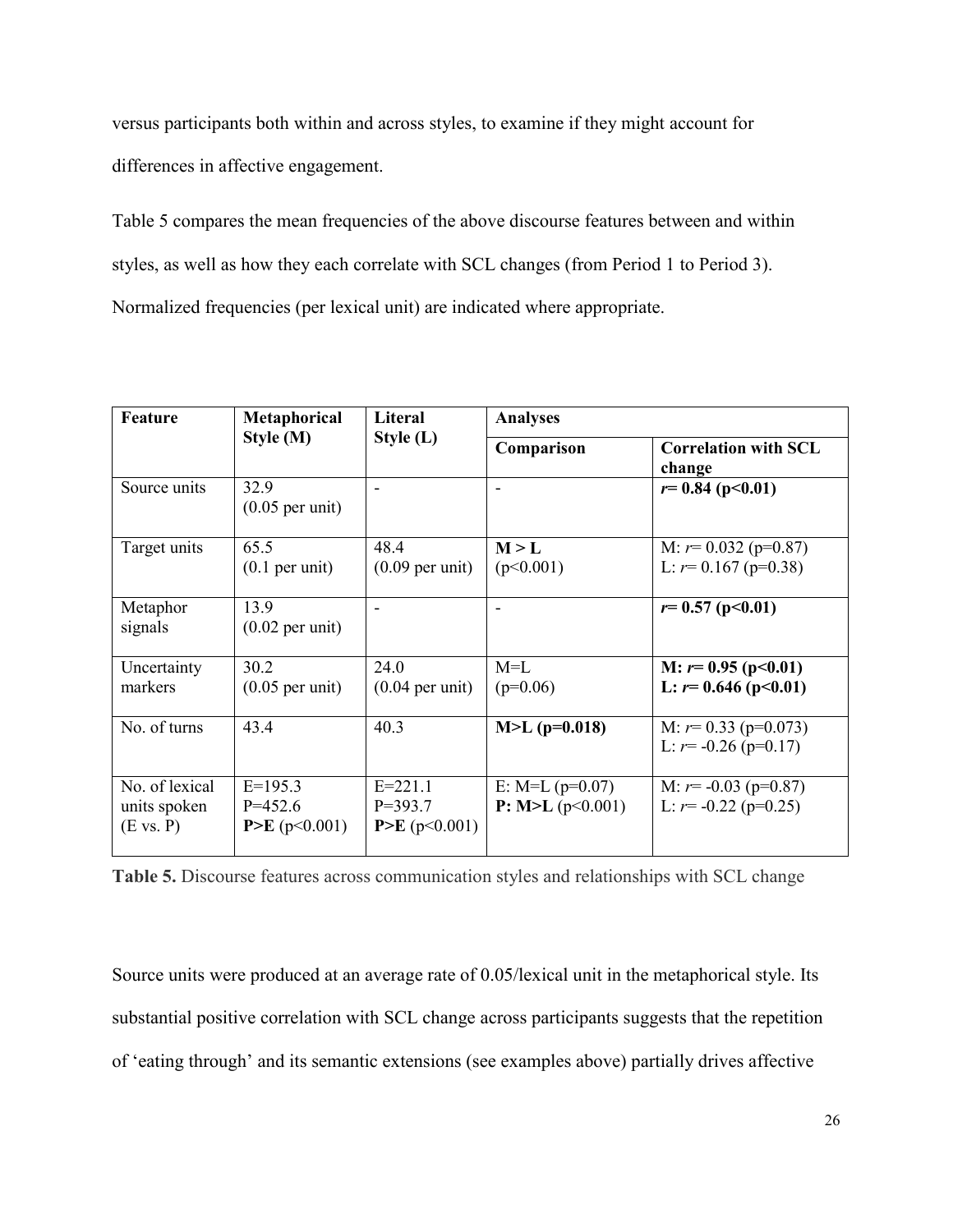engagement. This contrasts with target units. Although the target and its variants are more frequently produced than sources, and significantly more so in the metaphorical than literal condition, target units are not significantly correlated with SCL change in either condition. This supports the implicit metaphor theoretic assumption that sources drive the inferential potential of metaphors. Similar correlational tendencies are found for metaphor signals and uncertainty markers. There is no significant difference in frequency of uncertainty expression between the two styles, but both features, which as illustrated above trigger attention to the co-text, are linked to increased SCL. The expression of uncertainty in the metaphorical style is particularly strongly correlated with SCL change, suggesting that tentative metaphor exploration with explicit allowance of different inferential possibilities might be especially helpful. Lastly, for turn-taking behaviour, significantly more turns were produced by metaphorical than literal dyads. Participants also spoke significantly more than the experimenter in both styles, and participants in the metaphor style spoke significantly more than their literal counterparts. These findings suggest that the metaphorical style can facilitate a stronger degree of dialogic interaction and client participation, both of which are ideal in counseling. However, none of the turn-taking behavior measures appear to be statistically linked to SCL change.

# **Limitations**

The present approach is still in its infancy in the context of metaphor and counseling research. There are important limitations that can be addressed to varying extents in future work. Firstly, skin conductance reflects the intensity of emotional arousal but does not distinguish between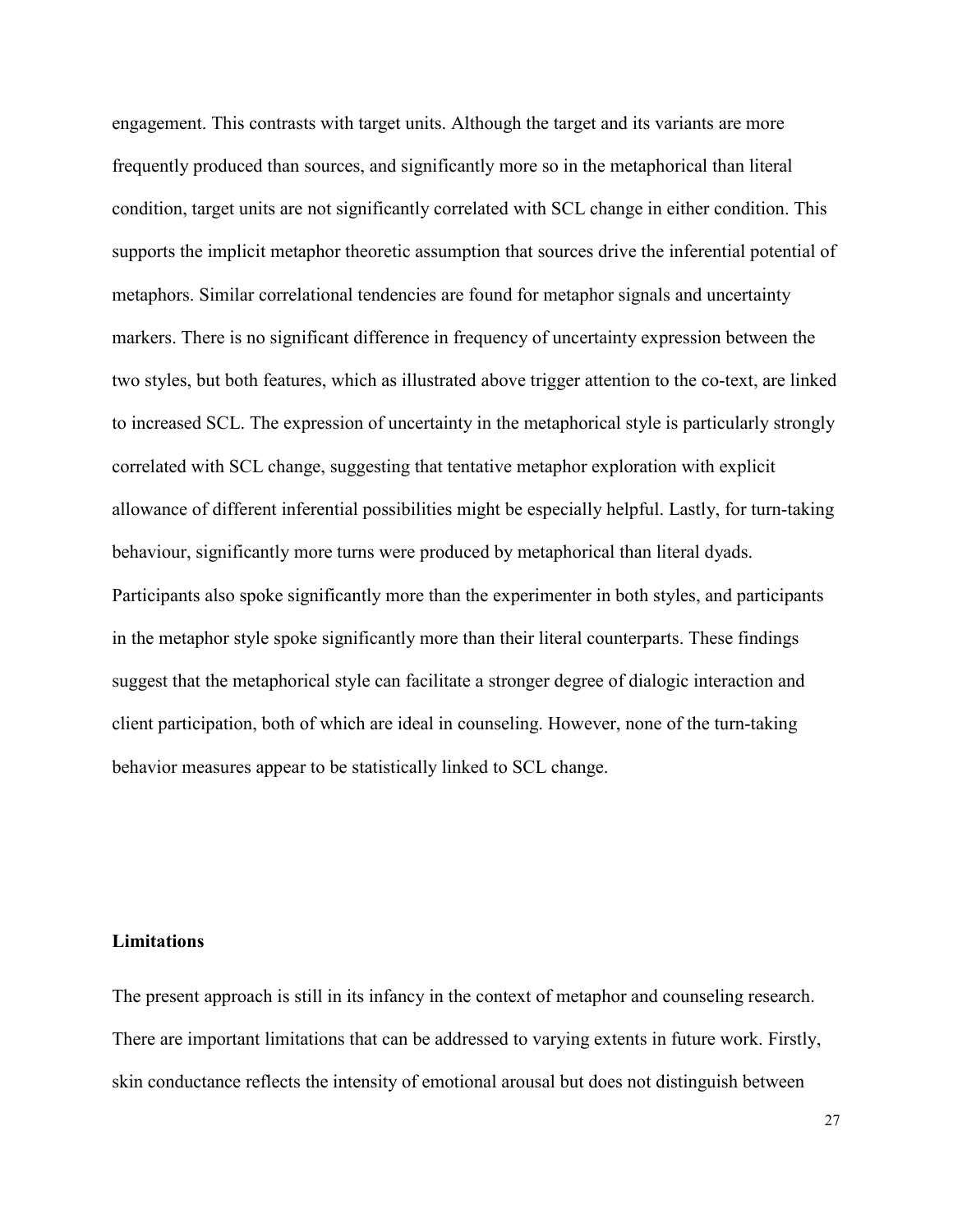positive and negative emotions, or valence. It has however been suggested that experiencing and not avoiding negative emotions is an important aspect of counseling (Hayes, Wilson, Gifford, & Follette, 1996), which implies that both positive and negative affect contribute to engagement. Secondly, the study of spontaneous talk means that potential affective differences between metaphor reception and production cannot be teased apart. Both are seen as interwoven aspects of counseling interaction in the present study. Thirdly, the findings suggest that metaphorical language facilitates engagement over time but cannot for various reasons establish precise links between the quality of talk and quantity of skin conductance at any specific time point. Besides the potential confounds of a between-subjects design, there is the latency period in skin conductance response described earlier. It is also hard to conclude exactly what aspect(s) of metaphor drive arousal without more rigid experimental control (e.g. dictating how/for how long metaphors should be used). For example, metaphors might be more challenging to process, more compact, and/or more interesting. The required control measures would improve internal validity but with some cost to the spontaneity required for the present study. A final limitation on the applicability of the present findings is whether they could be generalized to more diverse affective situations in actual clinical settings. It was explained earlier that role-played participants are common in counseling research and justifiable in the present study. Compared to other things of interest, metaphor is also likely to be a 'common factor' (Frank, 1982) with relatively invariant effects across different contextual configurations in counseling. However, it could still be argued that the narrow focus on university students and academic problems underrepresents the far more diverse range of client types, issues, and counseling approaches in real life. Some examples of client demographics that are pertinent to both discourse and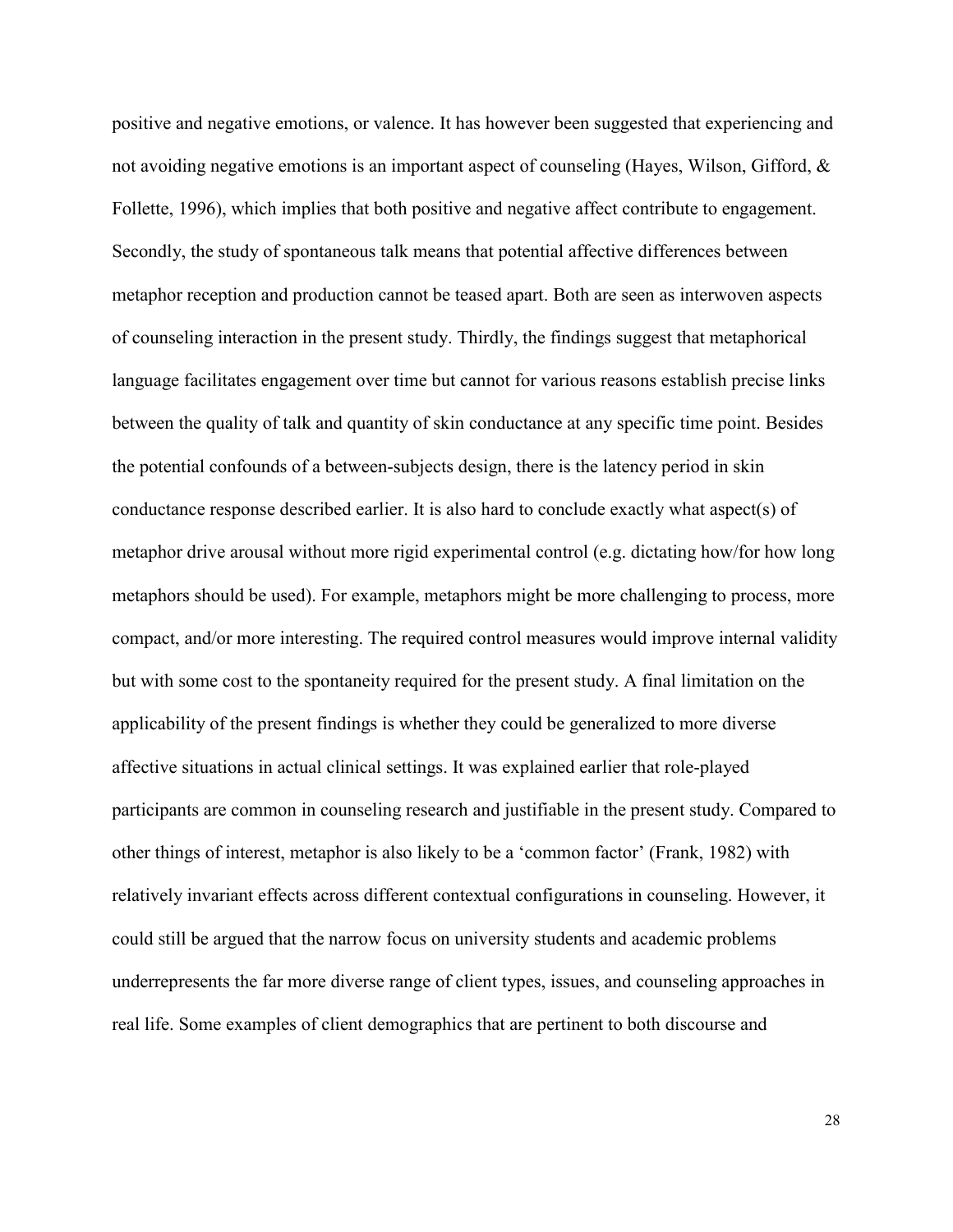counseling research include gender, age, and ethnicity, and whether they are matched or mismatched between counselors and clients. Future research could take these issues into account.

#### **Implications and conclusions**

The main theoretical implication of this study lies with its emphasis on an extended metaphorical communication style, which departs from the typical focus on specific metaphorical forms but more accurately represents actual counseling. The skin conductance and survey findings should motivate greater attention to this level of operationalization in metaphor and counseling theory, research, and practice. The discourse analytic findings also helped to uncover key components that characterize the metaphorical style in more concrete terms. Future discourse analytic work should go beyond the contents of metaphors and consider how they are inflected in various ways by these co-textual elements like signals, hedges, and so on. This would considerably expand how researchers currently define metaphor-related variables, and also inform interventionoriented work like metaphor usage protocols. Many existing protocols, for example, focus exclusively on notions like 'images' and 'associations' generated by metaphors (Kopp & Craw, 1998; Sims, 2003), but not on how subtle linguistic nuances may influence these.

In terms of practical implications, the results have i) shed light on temporal aspects of the affective efficacy of metaphor, and ii) provided initial evidence of how various 'building blocks' of metaphor contribute differently to affective engagement. Since affective advantages tied to the explicit introduction of a metaphor are not apparent in the short term, counselors may find it useful to develop practical skills in metaphor elaboration over an extended period. These include learning how to go beyond 'stock metaphors' to probe source domain inferences, map these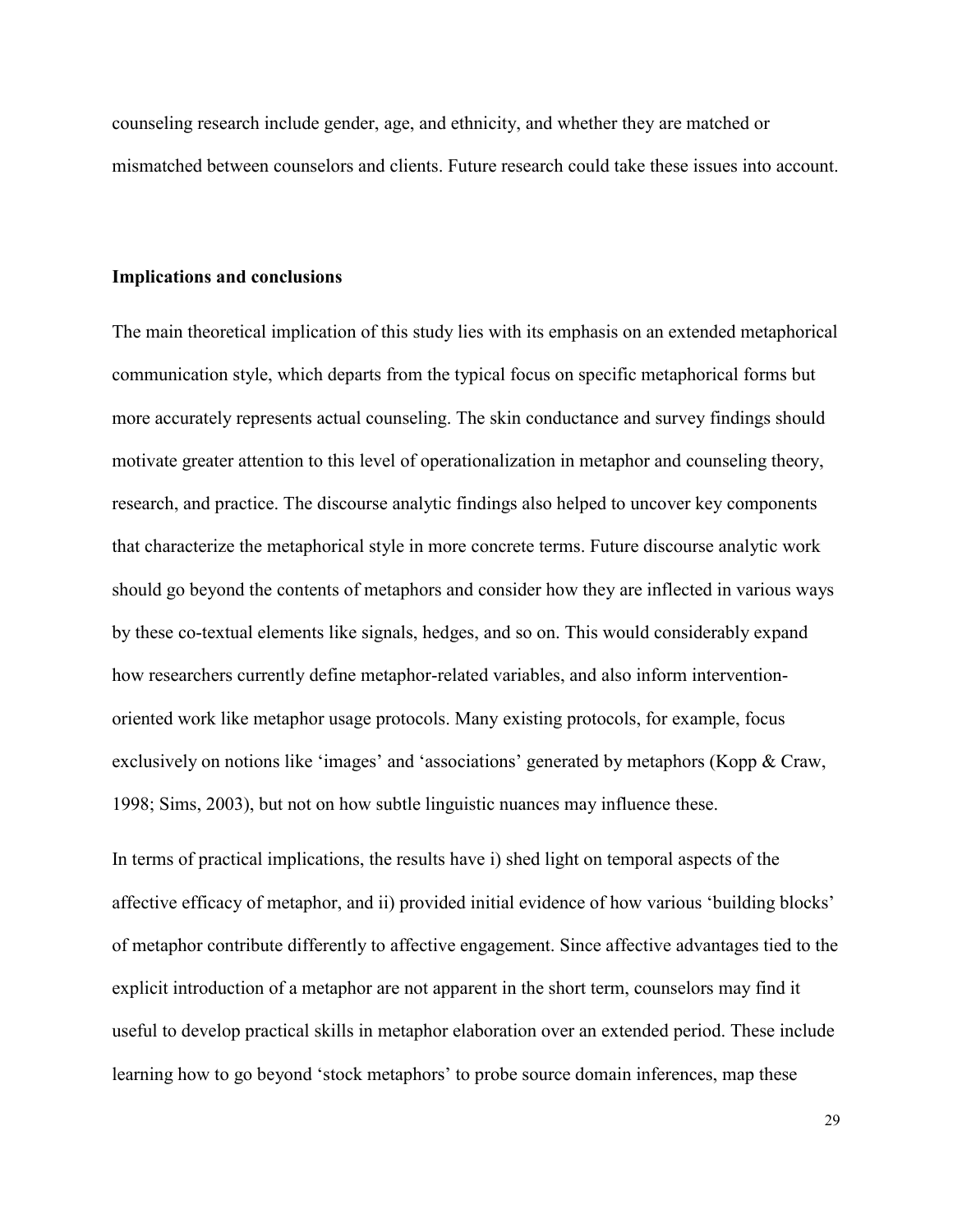inferences back to the target, and manage different scenarios of metaphor diversion, all while involving clients in an unfolding collaborative process. Greater awareness of these skills could be raised with more collaborative training activities between discourse analysts and counselors, which in their present form still tend to emphasize the initial stages of metaphor identification. This echoes Cameron et al. (2009)'s astute observation that metaphor use in the social world is better construed as 'metaphorizing' rather than the static object of 'metaphor'. Lastly, the discourse analysis raised the underexplored possibility that different building blocks of a metaphorical style contribute differently to affective engagement. The following tentative hypotheses were implied, all of which could be investigated in more specific ways: i) sources are more important drivers of affect than targets, ii) explicit signalling of metaphor and uncertainty expression related to metaphorical inferencing drive affect, and iii) greater interactional activity occurs under a metaphorical communication style. Affirmative results would be translatable to concrete communication guidelines for counselors, such as emphasizing source concepts, signalling metaphors more explicitly, and encouraging a more exploratory approach to metaphorical inferencing.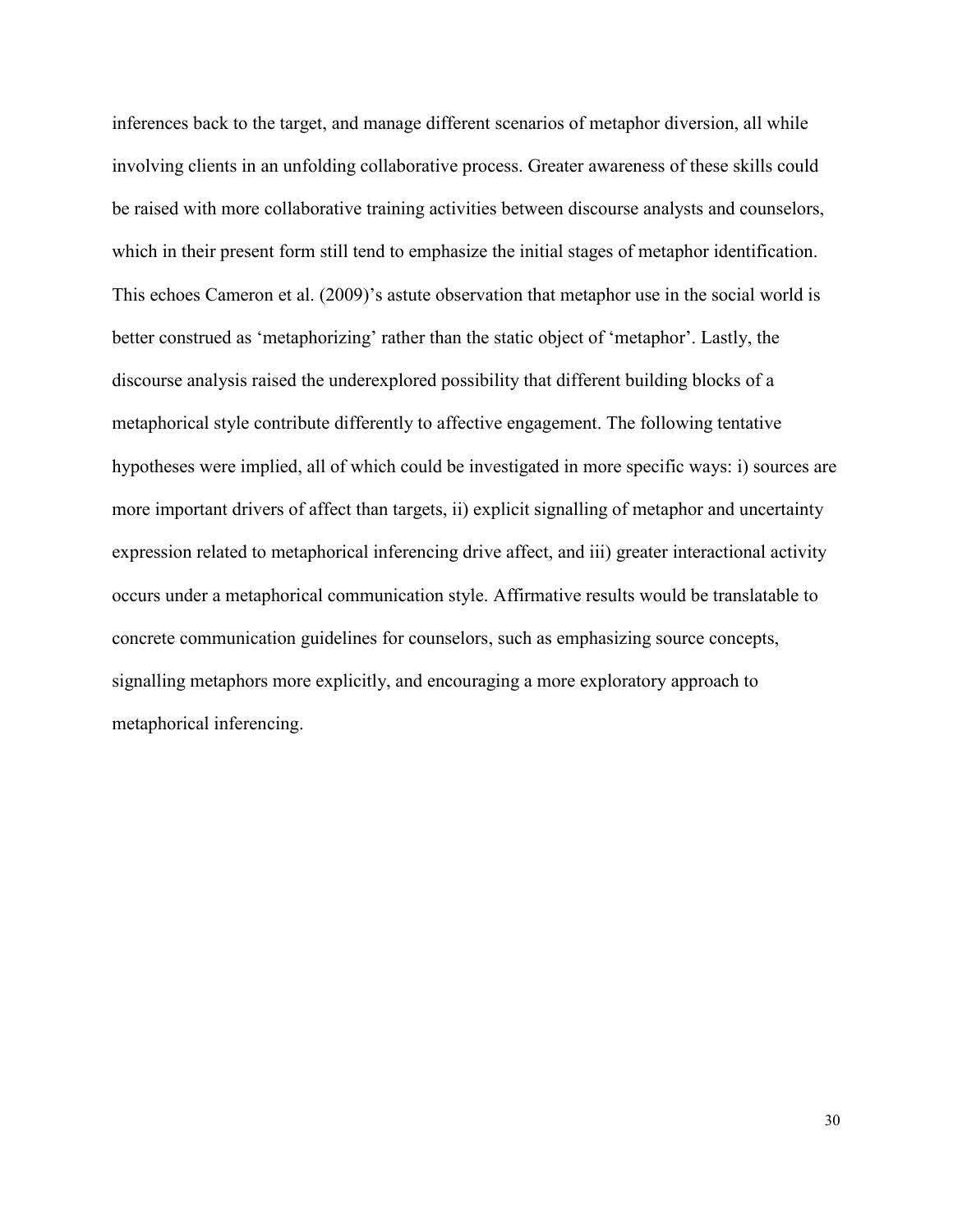# **References**

- Ahammed, S. (2010). Applying Qur'anic metaphors in counseling. *International Journal for the Advancement of Counselling*, *32*(4), 248–255.
- Blenkiron, P. (2010). *Stories and Analogies in Cognitive Behaviour Therapy*. West Sussex: John Wiley & Sons.
- Boeynaems, A., Burgers, C., Konijn, E. A., & Steen, G. J. (2017). The Effects of Metaphorical Framing on Political Persuasion: A Systematic Literature Review. *Metaphor and Symbol*, *32*(2), 118–134. https://doi.org/10.1080/10926488.2017.1297623
- Braithwaite, J., Watson, D., Jones, R., & Rowe, M. (2015). *A Guide for Analysing Electrodermal Activity (EDA) & Skin Conductance Responses (SCRs) for Psychological Experiments*. Birmingham.
- Brennan, S. E., & Clark, H. H. (1996). Conceptual pacts and lexical choices in conversation. *Journal of Experimental Psychology: Learning, Memory, and Cognition*, *22*(6), 1482–1493. Retrieved from http://www.ncbi.nlm.nih.gov/pubmed/8921603
- Cacioppo, J., Tassinary, L., & Berntson, G. (Eds.). (2007). *Handbook of Psychophysiology* (3rd ed.). New York: Cambridge University Press.
- Cameron, L. (2008). Metaphor and talk. In R. W. Gibbs (Ed.), *The Cambridge Handbook of Metaphor and Thought* (pp. 197–211). Cambridge: Cambridge University Press.
- Cameron, L., & Deignan, A. (2003). Combining large and small corpora to investigate tuning devices around metaphor in spoken discourse. *Metaphor and Symbol*, *18*(3), 149–160.

Cameron, L., & Maslen, R. (Eds.). (2010). *Metaphor Analysis*. London, UK: Equinox.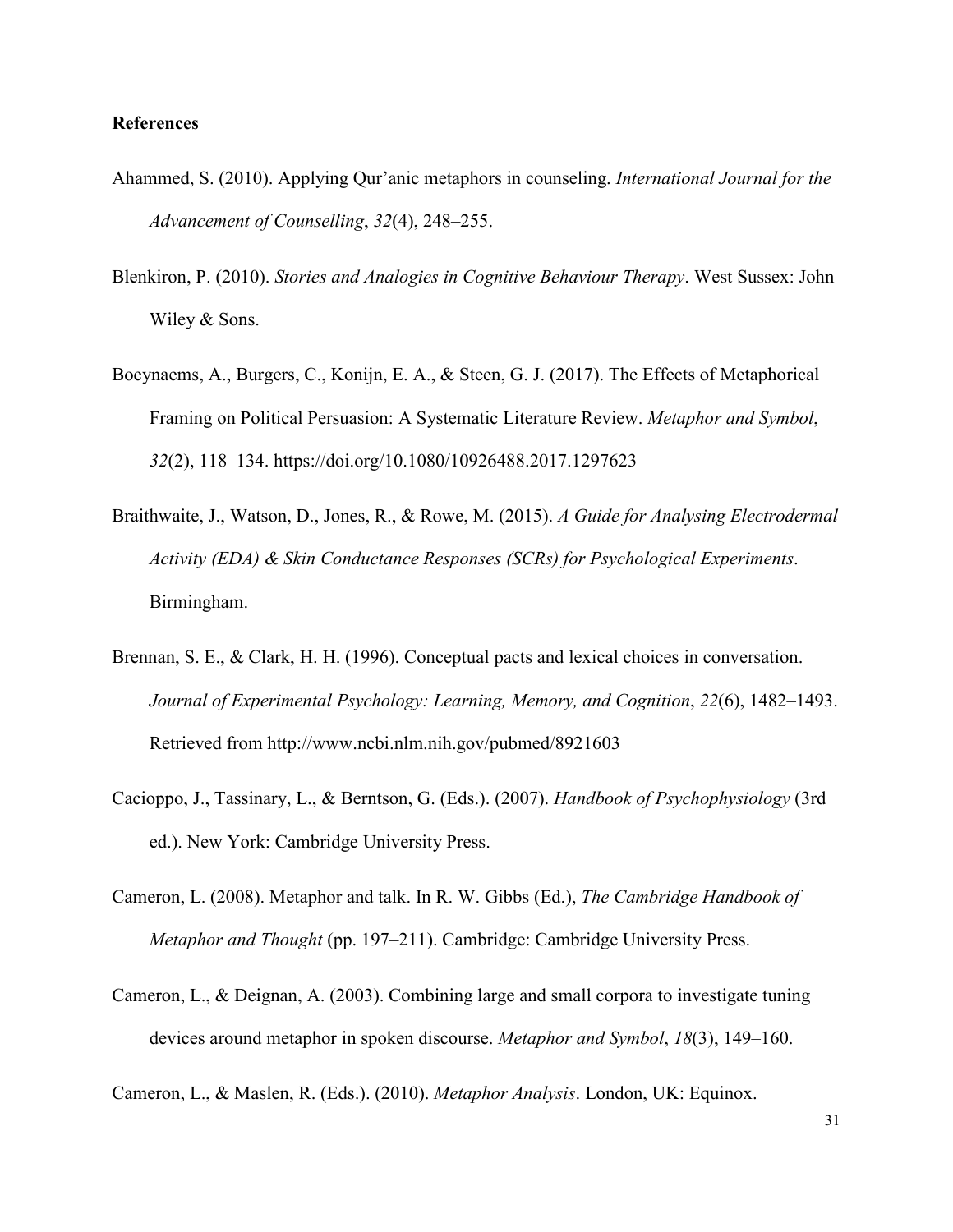- Cameron, L., Maslen, R., Todd, Z., Maule, J., Stratton, P., & Stanley, N. (2009). The discourse dynamics approach to metaphor and metaphor-led discourse analysis. *Metaphor and Symbol*, *24*(2), 63–89.
- Cardillo, E. R., Schmidt, G. L., Kranjec, A., & Chatterjee, A. (2010). Stimulus design is an obstacle course: 560 matched literal and metaphorical sentences for testing neural hypotheses about metaphor. *Behavior Research Methods*, *42*(3), 651–664.
- Cirillo, L., & Crider, C. (1995). Distinctive therapeutic uses of metaphor. *Psychotherapy*, *32*, 511–519.
- Citron, F., & Goldberg, A. (2014). Metaphorical Sentences Are More Emotionally Engaging than Their Literal Counterparts. *Journal of Cognitive Neuroscience*, *26*(11), 2585–2595.
- Dawson, M. E., Schell, A. M., & Filion, D. L. (2007). The Electrodermal System. In J. Cacioppo, L. Tassinary, & G. Berntson (Eds.), *Handbook of Psychophysiology* (3rd ed., pp. 159–181). New York: Cambridge University Press.
- Du-Babcock, B., & Tanaka, H. (2013). A Comparison of the Communication Behaviors of Hong Kong Chinese and Japanese Business Professionals in Intracultural and Intercultural Decision-Making Meetings. *Journal of Business and Technical Communication*, *27*(3), 263–287. Retrieved from http://www.scopus.com/inward/record.url?eid=2-s2.0- 84878548773&partnerID=40&md5=abbf2efdbcdc6c892b4e90a1a12dc72c
- Dwairy, M., & Van Sickle, T. D. (1996). Western psychotherapy in traditional arabic societies. *Clinical Psychology Review*, *16*(3), 231–249.

El Refaie, E. (2001). Metaphors we discriminate by : Naturalized themes in Austrian newspaper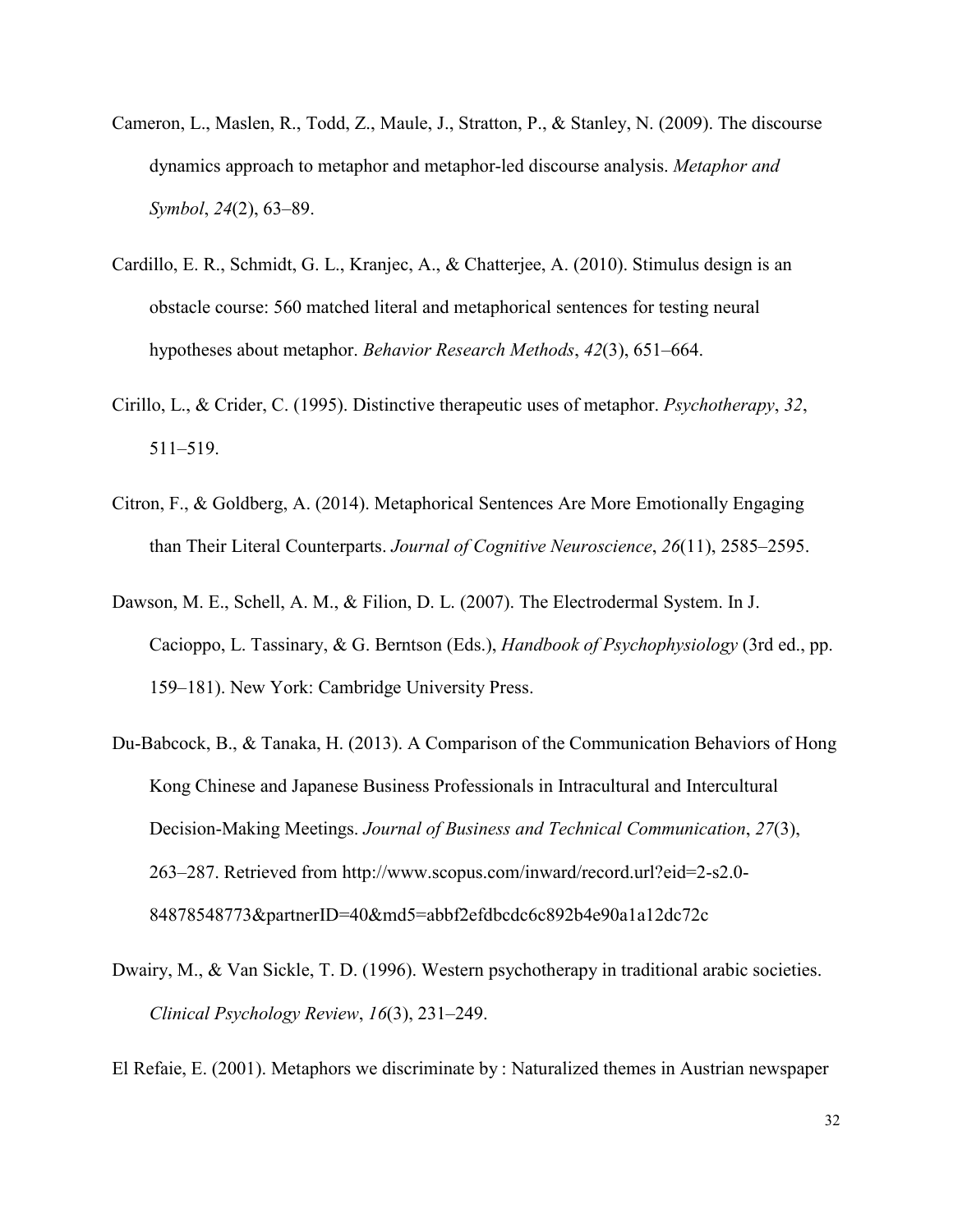articles about asylum seekers. *Journal of Sociolinguistics*, *5*(3), 352–371. https://doi.org/10.1111/1467-9481.00154

- Frank, J. D. (1982). Therapeutic components shared by all psychotherapies. In J. H. Harvey & M. M. Parks (Eds.), *The Master Lecture Series: Vol. 1 Psychotherapy Research and Behavior Change* (pp. 5–38). Washington, DC: American Psychological Association.
- Fredricks, J. A., Blumenfeld, P. C., & Paris, A. H. (2004). School Engagement: Potential of the Concept, State of the Evidence. *Review of Educational Research*, *74*(1), 59–109. https://doi.org/10.3102/00346543074001059
- Geeraerts, D., & Grondelaers, S. (1995). Looking back at anger: cultural traditions and metaphorical patterns. In J. R. Taylor & R. E. MacLaury (Eds.), *Language and the Cognitive Construal of the World* (pp. 153–180). Berlin and New York: Mouton de Gruyter.
- Ginicola, M. M., Smith, C., & Trzaska, J. (2012). Counseling Through Images: Using Photography to Guide the Counseling Process and Achieve Treatment Goals. *Journal of Creativity in Mental Health*, *7*(4), 310–329.
- Glucksman, M., Quinlan, D., & Leigh, H. (1985). Skin conductance changes and psychotherapeutic content in the treatment of a phobic patient. *British Journal of Medical Psychology*, *58*, 155–163.
- Goatly, A. (1997). *The Language of Metaphors*. London, UK: Routledge.
- Hayes, S. C., Wilson, K. G., Gifford, E. V, & Follette, V. (1996). Experiential avoidance and behavioral disorders: A functional dimensional approach to diagnosis and treatment. *Journal of Consulting and Clinical Psychology*, *64*(6), 1152–1168.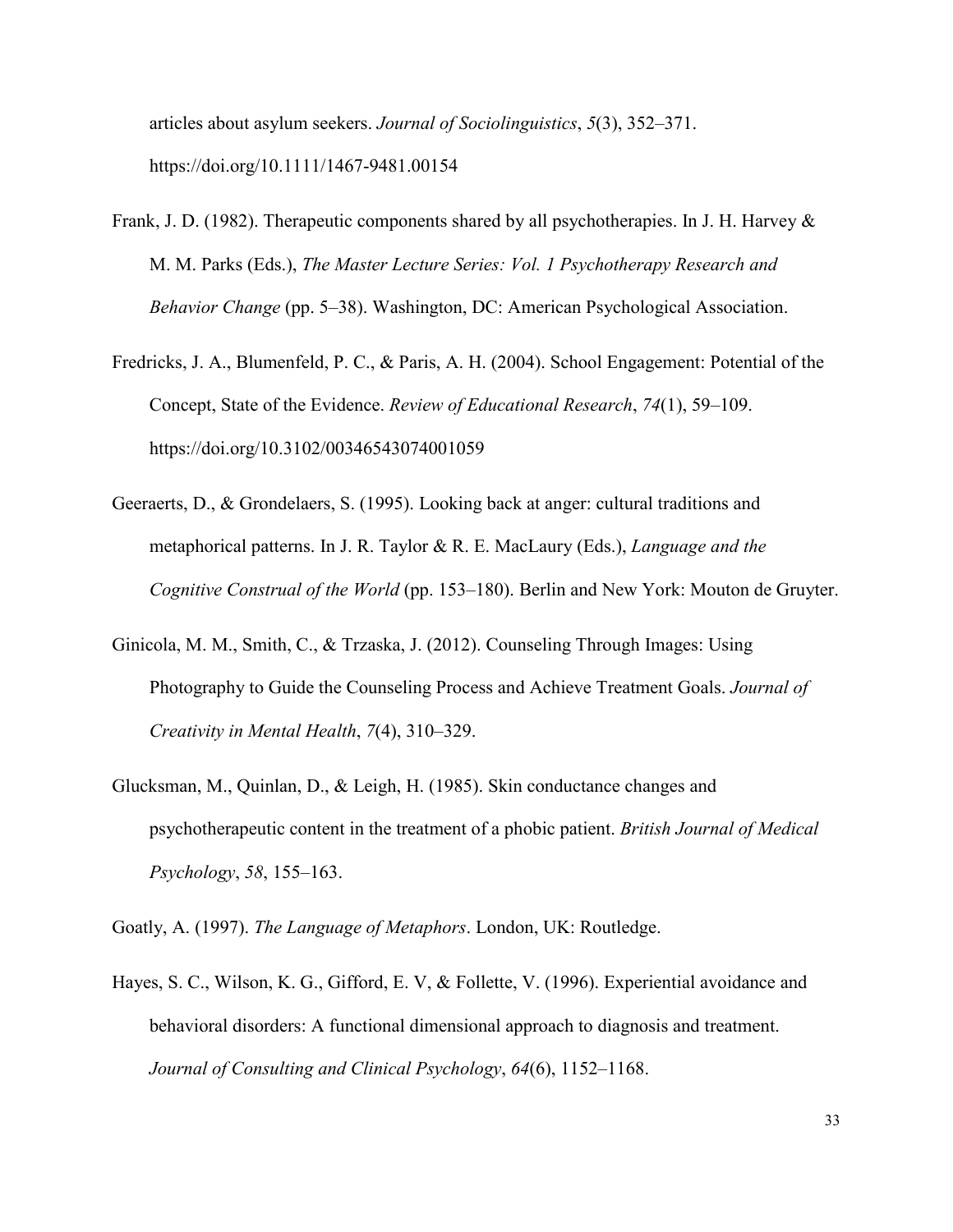- Holmgreen, L. L. (2008). Biotech as "biothreat"?: Metaphorical constructions in discourse. *Discourse and Society*, *19*(1), 99–119.
- Horvath, A., & Greenberg, L. (1994). *The Working Alliance: Theory, Research and Practice*. New York: Wiley.
- Jarosz, A. F., & Wiley, J. (2014). What Are the Odds? A Practical Guide to Computing and Reporting Bayes Factors. *Journal of Problem Solving*, *7*, 2–9. https://doi.org/10.7771/1932- 6246.1167
- Jeong, S. (2008). Visual Metaphor in Advertising: Is the Persuasive Effect Attributable to Visual Argumentation or Metaphorical Rhetoric? *Journal of Marketing Communications*, *14*(1), 59–73. https://doi.org/10.1080/14697010701717488
- Jia, L., & Smith, E. R. (2013). Distance makes the metaphor grow stronger: A psychological distance model of metaphor use. *Journal of Experimental Social Psychology*, *49*(3), 492– 497. https://doi.org/10.1016/j.jesp.2013.01.009
- Kopp, R. R., & Craw, M. J. (1998). Metaphoric language, metaphoric cognition, and cognitive therapy. *Psychotherapy*, *35*(3), 306–311.
- Kövecses, Z. (2000). *Metaphor and Emotion*. Cambridge, UK: Cambridge University Press.
- Kövecses, Z. (2005). *Metaphor in Culture: Universality and Variation*. Cambridge: Cambridge University Press.
- Kövecses, Z. (2015). *Where Metaphors Come From. Reconsidering Context in Metaphor*. Oxford and New York: Oxford University Press.

Kuhlen, A. K., & Brennan, S. E. (2013). Language in dialogue: When confederates might be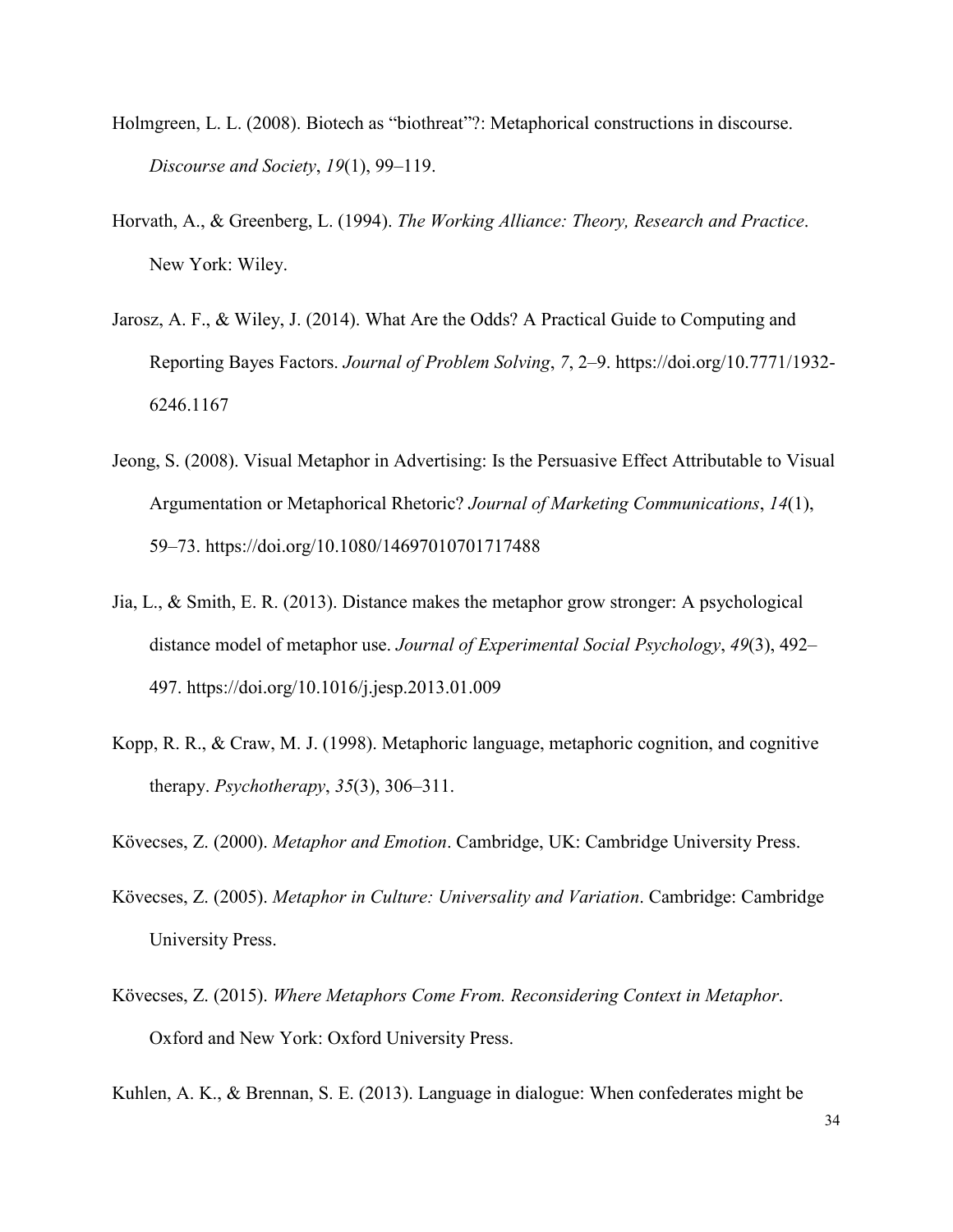hazardous to your data. *Psychonomic Bulletin and Review*, *20*(1), 54–72. https://doi.org/10.3758/s13423-012-0341-8

- Lakoff, G. (1993). The contemporary theory of metaphor. In A. Ortony (Ed.), *Metaphor and Thought* (2nd ed., pp. 202–251). Cambridge: Cambridge University Press.
- Lakoff, G., & Kövecses, Z. (1987). The cognitive model of anger inherent in american english. In D. Holland & N. Quinn (Eds.), *Cultural Models in Language and Thought* (pp. 195– 221). Cambridge: Cambridge University Press.
- Levin, F. M. (1980). Metaphor, affect, and arousal: How interpretations might work. *The Annual of Psychoanalysis*, *8*, 231–245.
- Levitt, H., Korman, Y., & Angus, L. (2000). A metaphor analysis in treatments of depression: Metaphor as a marker of change. *Counselling Psychology Quarterly*, *13*(1), 23–35.
- Lyddon, W. J., Clay, A. L., & Sparks, C. L. (2001). Metaphor and change in counselling. *Journal of Counseling & Development*, *79*(3), 269–274.
- Marci, C. D., Ham, J., Moran, E., & Orr, S. P. (2007). Physiologic correlates of perceived therapist empathy and social-emotional process during psychotherapy. *The Journal of Nervous and Mental Disease*, *195*(2), 103–111.
- Mathieson, F., Jordan, J., Carter, J. D., & Stubbe, M. (2015). The metaphoric dance: coconstruction of metaphor in cognitive behaviour therapy. *The Cognitive Behaviour Therapist*, *8*, e24.
- Matthews, M., Gay, G., & Doherty, G. (2014). Taking part: role-play in the design of therapeutic systems. In *Proceedings of the SIGCHI Conference on Human Factors in Computing*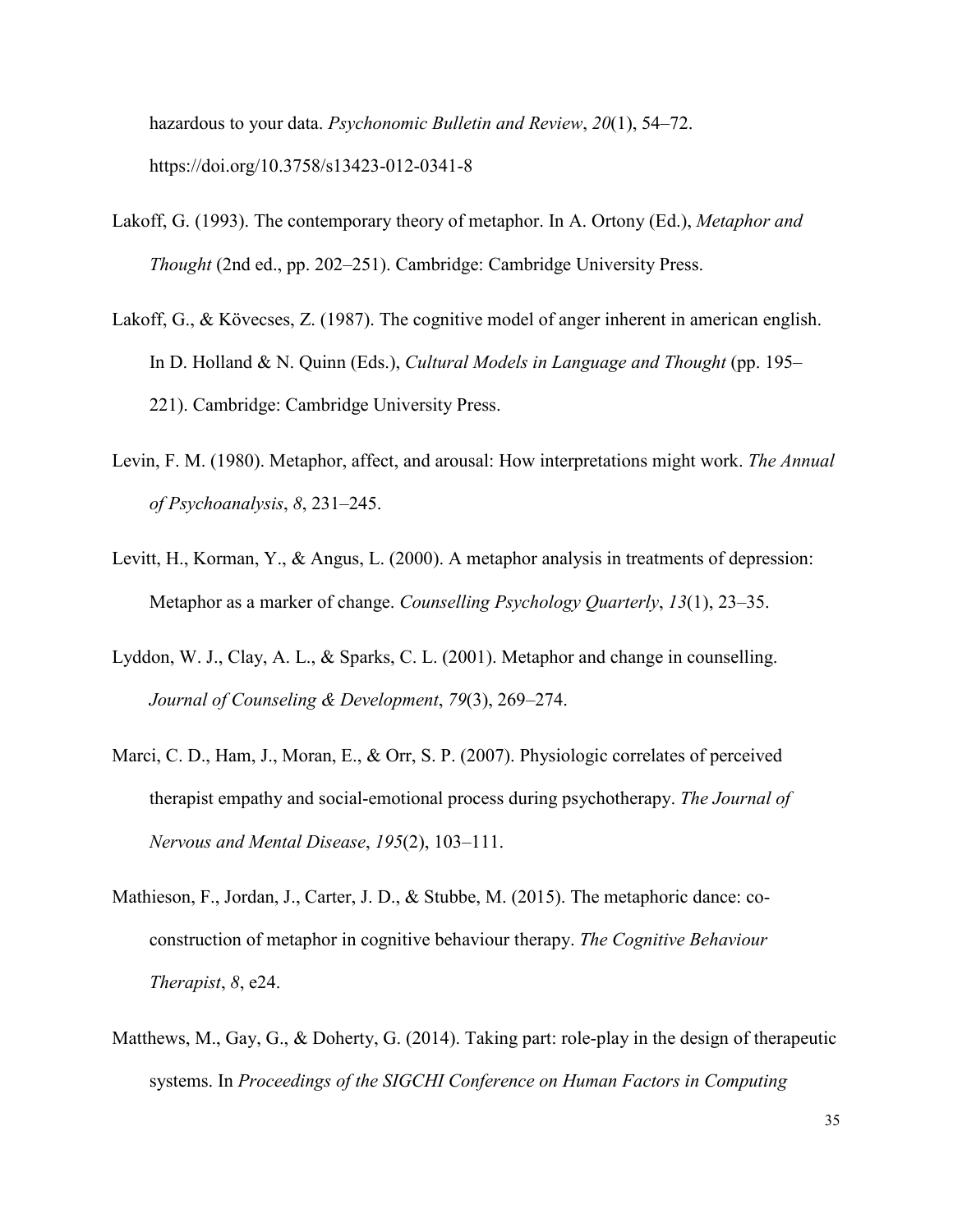*Systems* (pp. 643–652). New York: ACM.

- McMullen, L. M. (1996). Studying the use of figurative language in psychotherapy: the search for researchable questions. *Metaphor and Symbolic Activity*, *11*(4), 241–255.
- McMullen, L. M. (2008). Putting it in context: Metaphor and psychotherapy. In R. W. Gibbs (Ed.), *The Cambridge Handbook of Metaphor and Thought* (pp. 397–411). Cambridge: Cambridge University Press.
- Nerlich, B., & Jaspal, R. (2012). Metaphors We Die By? Geoengineering, Metaphors, and the Argument From Catastrophe. *Metaphor and Symbol*, *27*(2), 131–147. https://doi.org/10.1080/10926488.2012.665795
- Norcross, J. C. (1990). An eclectic definition of psychotherapy. In J. K. Zeig & W. M. Munion (Eds.), *What is Psychotherapy? Contemporary Perspectives* (pp. 218–220). San Francisco, CA: Jossey-Bass.
- Prince, E., Frader, J., & Bosk, C. (1982). On hedging in physician-physician discourse. In R. J. di Pietro (Ed.), *Linguistics and the Professions* (pp. 83–97). Norwood, NJ: Ablex.
- Robinson, J. W., Herman, A., & Kaplan, B. J. (1982). Autonomic responses correlate with counselor-client empathy. *Journal of Counseling Psychology*, *29*(2), 195–198.
- Sarpavaara, H., & Koski-Jännes, A. (2013). Change as a Journey-Clients' Metaphoric Change Talk as an Outcome Predictor in Initial Motivational Sessions with Probationers. *Qualitative Research in Psychology*, *10*(1), 86–101.
- Sims, P. A. (2003). Working with metaphor. *American Journal of Psychotherapy*, *57*(4), 528– 536.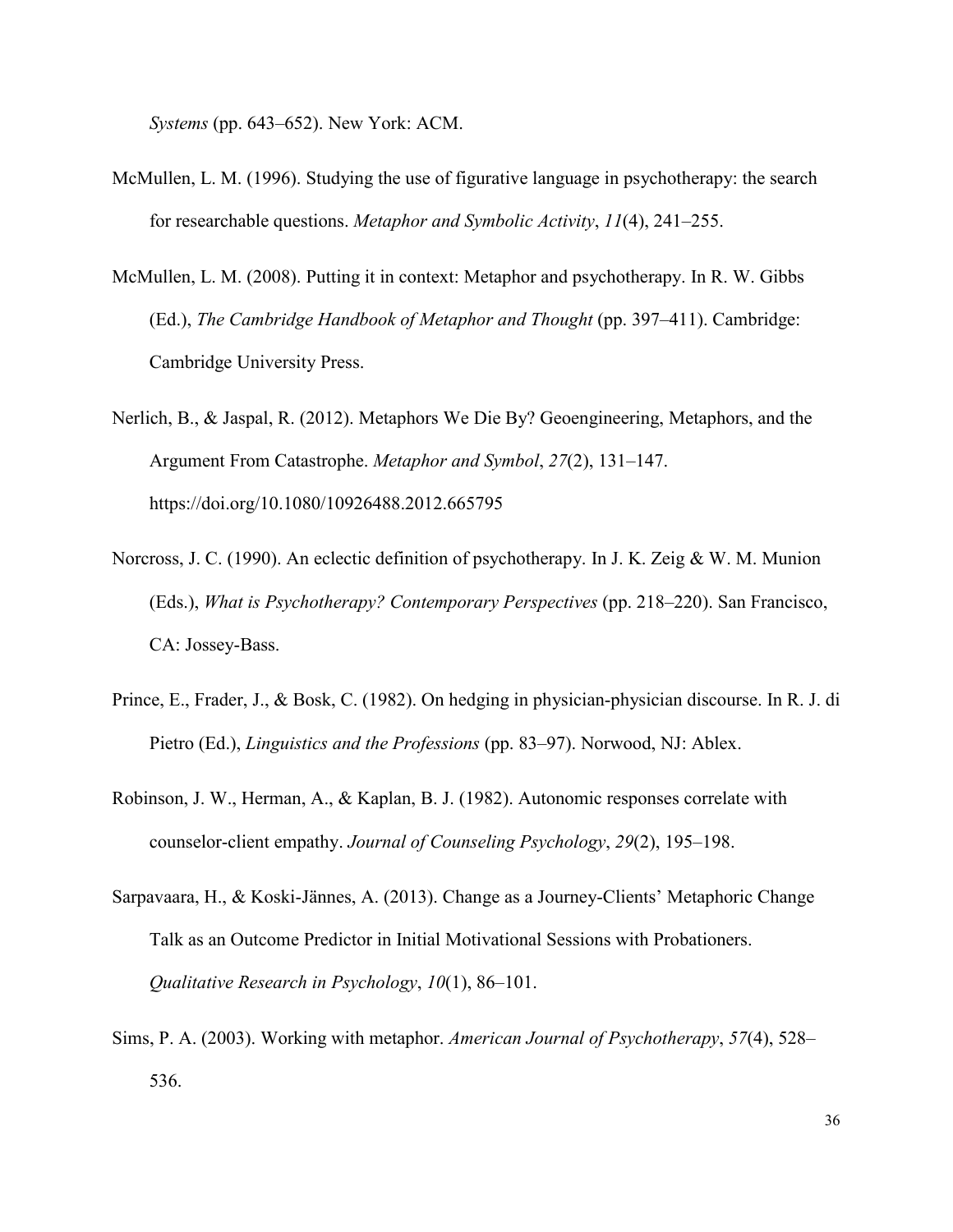- Steen, G. (2011). The contemporary theory of metaphor now new and improved! *Review of Cognitive Linguistics*, *9*(1), 26–64.
- Stevens, R., & Spears, E. H. (2009). Incorporating photography as a therapeutic tool in counseling. *Journal of Creativity in Mental Health*, *4*(1), 3–16.
- Stott, R., Mansell, W., Salkovskis, P., Lavender, A., & Cartwright-Hatton, S. (2010). *Oxford Guide to Metaphors in CBT. Building Cognitive Bridges.* Oxford and New York: Oxford University Press.
- Tay, D. (2013). *Metaphor in Psychotherapy. A Descriptive and Prescriptive Analysis.* Amsterdam and Philadelphia: John Benjamins.
- Tay, D. (2014). An analysis of metaphor hedging in psychotherapeutic talk. In M. Yamaguchi, D. Tay, & B. Blount (Eds.), *Approaches to Language, Culture, and Cognition* (pp. 251– 267). Basingstoke, UK: Palgrave MacMillan.
- Tay, D. (2016). Finding the Middle Ground between Therapist-Centred and Client-Centred Metaphor Research in Psychotherapy. In M. O'Reilly & J. N. Lester (Eds.), *The Palgrave Handbook of Adult Mental Health* (pp. 558–576). London: Palgrave Macmillan.
- Thompson, S. J., Bender, K., Lantry, J., & Flynn, P. M. (2007). Treatment Engagement: Building Therapeutic Alliance in Home-Based Treatment with Adolescents and their Families. *Contemporary Family Therapy*, *29*(1–3), 39–55.
- Wagenmakers, E. J. (2007). A practical solution to the pervasive problems of p values. *Psychonomic Bulletin and Review*, *14*(5), 779–804. https://doi.org/10.3758/BF03194105

Wickman, S. A., Daniels, M. H., White, L. J., & Fesmire, S. A. (1999). A "primer" in conceptual